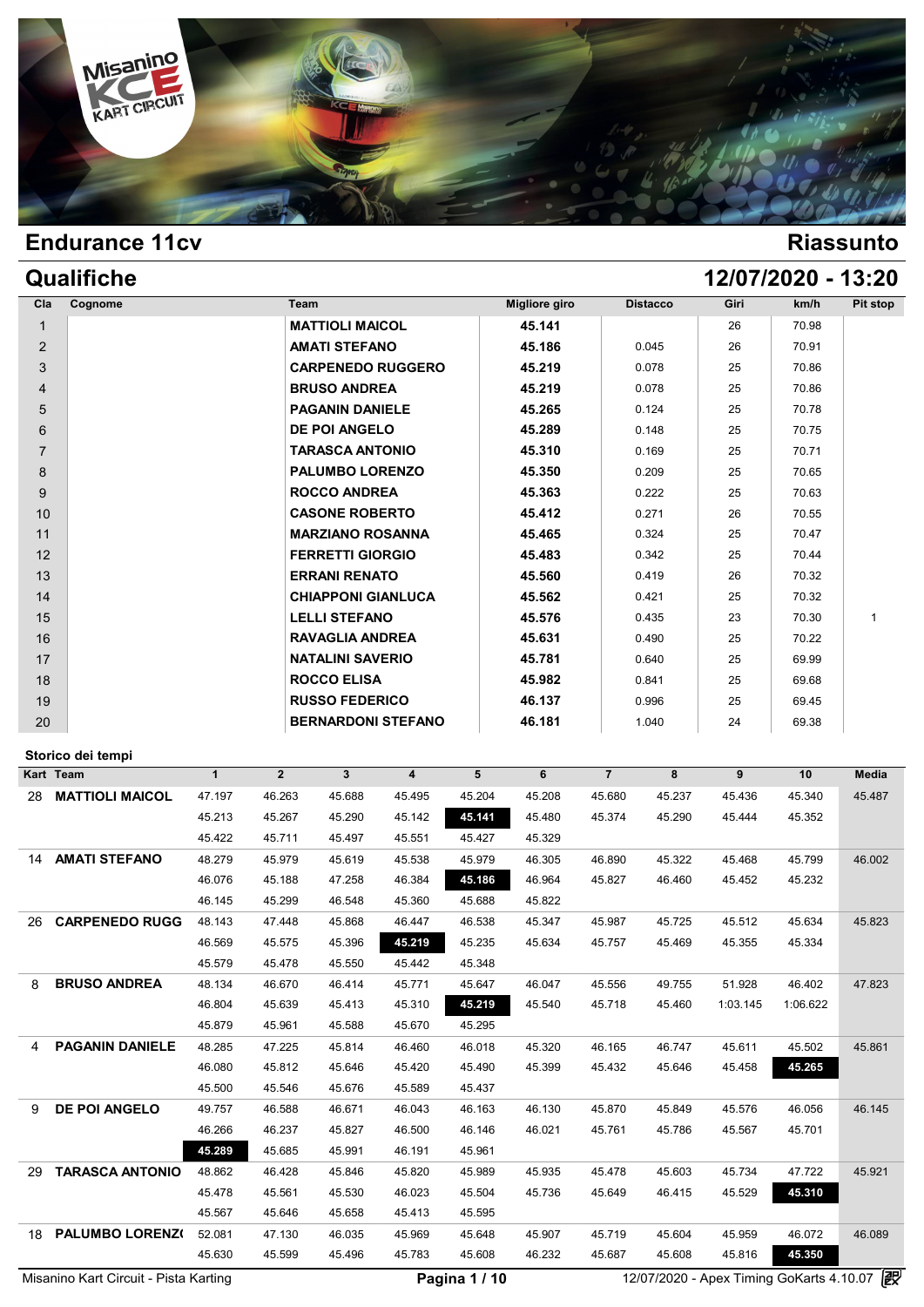

|     | <b>Endurance 11cv</b>   |              |              |        |                         |          |        |                |        |        |        | <b>Riassunto</b> |
|-----|-------------------------|--------------|--------------|--------|-------------------------|----------|--------|----------------|--------|--------|--------|------------------|
|     | Kart Team               | $\mathbf{1}$ | $\mathbf{2}$ | 3      | $\overline{\mathbf{4}}$ | 5        | 6      | $\overline{7}$ | 8      | 9      | 10     | Media            |
|     |                         | 45.682       | 46.729       | 45.694 | 45.667                  | 45.529   |        |                |        |        |        |                  |
| 2   | <b>ROCCO ANDREA</b>     | 49.468       | 46.521       | 45.883 | 46.375                  | 45.634   | 46.174 | 45.788         | 45.947 | 45.976 | 45.921 | 46.047           |
|     |                         | 45.665       | 45.580       | 45.640 | 46.060                  | 45.653   | 45.670 | 48.650         | 45.627 | 45.363 | 45.407 |                  |
|     |                         | 45.459       | 45.647       | 45.783 | 45.777                  | 45.522   |        |                |        |        |        |                  |
| 16. | <b>CASONE ROBERTO</b>   | 49.233       | 46.399       | 45.910 | 45.636                  | 45.739   | 45.696 | 45.449         | 45.762 | 45.441 | 45.647 | 45.874           |
|     |                         | 45.503       | 45.504       | 45.794 | 45.565                  | 45.412   | 47.500 | 45.706         | 45.740 | 45.532 | 45.908 |                  |
|     |                         | 45.709       | 45.702       | 45.490 | 45.419                  | 45.506   | 45.836 |                |        |        |        |                  |
| 25  | <b>MARZIANO ROSANN</b>  | 51.156       | 49.158       | 45.873 | 46.420                  | 45.942   | 45.732 | 45.837         | 46.009 | 46.004 | 45.722 | 46.334           |
|     |                         | 45.748       | 46.417       | 45.958 | 45.465                  | 45.758   | 45.632 | 45.873         | 46.083 | 47.924 | 45.856 |                  |
|     |                         | 45.787       | 45.892       | 46.181 | 46.006                  | 45.927   |        |                |        |        |        |                  |
| 21  | <b>FERRETTI GIORGIO</b> | 49.833       | 47.453       | 45.906 | 45.963                  | 45.483   | 46.154 | 46.675         | 46.632 | 45.630 | 45.606 | 46.324           |
|     |                         | 46.317       | 46.900       | 45.761 | 45.536                  | 45.788   | 48.091 | 45.657         | 45.734 | 46.226 | 46.003 |                  |
|     |                         | 45.893       | 46.003       | 46.243 | 46.550                  | 46.071   |        |                |        |        |        |                  |
| 10  | <b>ERRANI RENATO</b>    | 48.177       | 46.292       | 46.237 | 45.912                  | 45.853   | 46.070 | 45.752         | 46.430 | 46.000 | 45.560 | 46.087           |
|     |                         | 45.600       | 45.974       | 46.697 | 45.878                  | 46.181   | 46.081 | 45.744         | 46.332 | 45.777 | 45.791 |                  |
|     |                         | 45.792       | 45.675       | 45.922 | 46.288                  | 46.583   | 45.670 |                |        |        |        |                  |
| 19  | <b>CHIAPPONI GIANLU</b> | 50.051       | 46.716       | 46.747 | 48.180                  | 46.786   | 45.784 | 46.040         | 46.662 | 46.070 | 45.752 | 46.311           |
|     |                         | 45.821       | 46.188       | 45.916 | 45.775                  | 45.612   | 45.928 | 45.631         | 45.822 | 46.405 | 46.056 |                  |
|     |                         | 46.072       | 46.010       | 46.295 | 45.914                  | 45.562   |        |                |        |        |        |                  |
| 27  | <b>LELLI STEFANO</b>    | 48.184       | 46.805       | 45.730 | 46.718                  | 46.004   | 45.881 | 45.767         | 46.304 | 46.088 | 45.832 | 51.574           |
|     |                         | 45.787       | 45.858       | 45.692 | 45.576                  | 2:50.551 | 47.174 | 45.847         | 46.001 | 46.022 | 46.841 |                  |
|     |                         | 46.004       | 45.764       | 45.780 |                         |          |        |                |        |        |        |                  |
| 22  | <b>RAVAGLIA ANDREA</b>  | 55.774       | 1:00.001     | 47.481 | 46.690                  | 46.715   | 46.120 | 45.857         | 45.631 | 45.755 | 46.111 | 47.068           |
|     |                         | 46.376       | 45.719       | 45.919 | 46.175                  | 45.633   | 46.094 | 46.401         | 46.117 | 45.822 | 46.154 |                  |
|     |                         | 46.358       | 45.997       | 45.905 | 45.856                  | 46.056   |        |                |        |        |        |                  |
| 11  | <b>NATALINI SAVERIO</b> | 53.687       | 51.700       | 50.303 | 47.130                  | 46.071   | 46.053 | 46.017         | 45.970 | 46.394 | 46.245 | 46.924           |
|     |                         | 46.104       | 45.937       | 46.171 | 45.912                  | 45.810   | 46.017 | 47.086         | 45.921 | 45.883 | 46.510 |                  |
|     |                         | 47.415       | 45.781       | 46.102 | 46.734                  | 46.148   |        |                |        |        |        |                  |
| 1   | <b>ROCCO ELISA</b>      | 48.787       | 46.961       | 48.047 | 48.038                  | 46.986   | 47.046 | 47.332         | 46.907 | 45.982 | 47.172 | 47.328           |
|     |                         | 46.602       | 48.216       | 47.972 | 46.840                  | 48.086   | 48.012 | 46.985         | 47.769 | 46.552 | 47.206 |                  |
|     |                         | 47.151       | 47.250       | 46.915 | 47.142                  | 47.263   |        |                |        |        |        |                  |
|     | 23 RUSSO FEDERICO       | 50.096       | 47.847       | 46.959 | 47.225                  | 46.660   | 47.445 | 46.714         | 47.986 | 47.091 | 46.398 | 46.934           |
|     |                         | 46.669       | 47.244       | 46.485 | 46.324                  | 46.791   | 47.076 | 46.232         | 46.371 | 46.822 | 46.748 |                  |
|     |                         | 46.419       | 46.526       | 46.408 | 46.686                  | 46.137   |        |                |        |        |        |                  |
|     | 24 BERNARDONI STEF      | 53.209       | 50.210       | 47.435 | 46.570                  | 46.963   | 46.231 | 46.181         | 46.527 | 46.718 | 57.021 | 48.297           |
|     |                         | 50.419       | 46.588       | 47.074 | 46.942                  | 46.741   | 48.381 | 46.482         | 46.825 | 46.447 | 46.738 |                  |
|     |                         | 46.508       | 59.367       | 47.096 | 46.457                  |          |        |                |        |        |        |                  |
|     |                         |              |              |        |                         |          |        |                |        |        |        |                  |

# **Finale 12/07/2020 - 14:12**

| Cla | <b>Team</b>              | Giri | Tempo       | <b>Distacco</b> | Interv. | km/h  | Migliore giro | Pit stop | Pena   |
|-----|--------------------------|------|-------------|-----------------|---------|-------|---------------|----------|--------|
|     | <b>ROCCO ANDREA</b>      | 98   | 1:20:26.523 |                 |         | 64.92 | 44.723        | 3        | 10.000 |
| 2   | <b>MATTIOLI MAICOL</b>   | 98   | 1:20:55.161 | 18.638          | 18.638  | 64.67 | 44.787        | 3        |        |
| 3   | <b>TARASCA ANTONIO</b>   | 98   | 1:21:03.288 | 26.765          | 8.127   | 64.56 | 45.114        | 3        |        |
| 4   | <b>PALUMBO LORENZO</b>   | 97   | 1:20:29.429 | 1 Giro          | Giro    | 64.35 | 45.123        | 3        |        |
| 5   | <b>CARPENEDO RUGGERO</b> | 97   | 1:20:31.565 | 1 Giro          | 2.136   | 64.32 | 44.937        | 3        |        |
| 6   | <b>BRUSO ANDREA</b>      | 97   | 1:20:36.188 | l Giro          | 4.623   | 64.26 | 45.111        | 3        |        |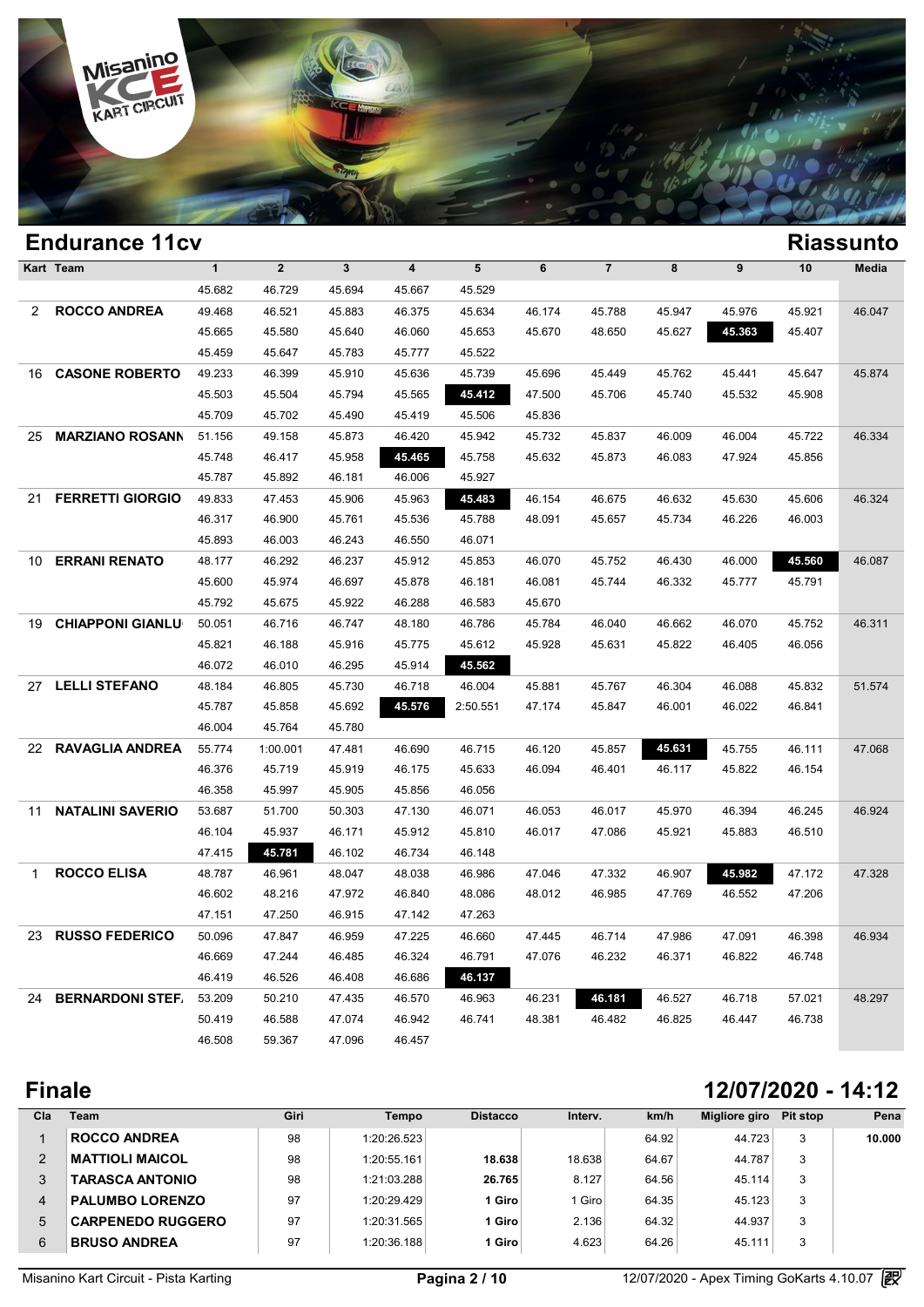

|                | <b>Endurance 11cv</b>     |                  |                  |                  |                  |                  |                  |                    |                  |                      |                  | <b>Riassunto</b> |
|----------------|---------------------------|------------------|------------------|------------------|------------------|------------------|------------------|--------------------|------------------|----------------------|------------------|------------------|
| Cla            | Team                      |                  | Giri             |                  | Tempo            | <b>Distacco</b>  |                  | Interv.            | km/h             | <b>Migliore giro</b> | Pit stop         | Pena             |
| $\overline{7}$ | <b>RAVAGLIA ANDREA</b>    |                  | 97               |                  | 1:20:46.846      | 1 Giro           |                  | 10.658             | 64.12            | 45.068               | 3                |                  |
| 8              | <b>PAGANIN DANIELE</b>    |                  | 97               |                  | 1:20:50.090      | 1 Giro           |                  | 3.244              | 64.08            | 45.168               | 3                |                  |
| 9              | <b>CASONE ROBERTO</b>     |                  | 97               |                  | 1:20:53.918      | 1 Giro           |                  | 3.828              | 64.03            | 45.086               | 3                |                  |
| 10             | <b>ERRANI RENATO</b>      |                  | 97               |                  | 1:20:55.216      | 1 Giro           |                  | 1.298              | 64.01            | 45.212               | 3                |                  |
| 11             | <b>AMATI STEFANO</b>      |                  | 97               |                  | 1:20:56.753      | 1 Giro           |                  | 1.537              | 63.99            | 45.244               | 3                |                  |
| 12             | <b>FERRETTI GIORGIO</b>   |                  | 97               |                  | 1:21:04.920      | 1 Giro           |                  | 8.167              | 63.88            | 45.368               | 3                |                  |
| 13             | <b>DE POI ANGELO</b>      |                  | 97               |                  | 1:21:06.142      | 1 Giro           |                  | 1.222              | 63.87            | 45.123               | 3                |                  |
| 14             | <b>LELLI STEFANO</b>      |                  | 96               |                  | 1:20:28.632      | 2 Giri           |                  | 1 Giro             | 63.70            | 45.477               | 3                |                  |
| 15             | <b>BERNARDONI STEFANO</b> |                  | 95               |                  | 1:20:23.000      | 3 Giri           |                  | 1 Giro             | 63.11            | 45.759               | 3                |                  |
| 16             | <b>CHIAPPONI GIANLUCA</b> |                  | 95               |                  | 1:20:35.476      | 3 Giri           |                  | 12.476             | 62.95            | 45.597               | 3                |                  |
| 17             | <b>NATALINI SAVERIO</b>   |                  | 95               |                  | 1:20:44.054      | 3 Giri           |                  | 8.578              | 62.84            | 45.711               | 3                |                  |
| 18             | <b>RUSSO FEDERICO</b>     |                  | 95               |                  | 1:20:59.860      | 3 Giri           |                  | 15.806             | 62.63            | 46.007               | 3                |                  |
| 19             | <b>ROCCO ELISA</b>        |                  | 94               |                  | 1:21:01.573      | 4 Giri           |                  | 1 Giro             | 61.95            | 46.236               | 3                |                  |
| 20             | <b>MARZIANO ROSANNA</b>   |                  | 84               |                  | 1:12:21.607      | 14 Giri          |                  | 10 Giri            | 61.99            | 45.247               | 4                |                  |
|                |                           |                  |                  |                  |                  |                  |                  |                    |                  |                      |                  |                  |
| Kart Team      | Storico dei tempi         | $\mathbf{1}$     | $\overline{2}$   | 3                | 4                | 5                | 6                | $\overline{7}$     | 8                | 9                    | 10               | Media            |
| 2              | <b>ROCCO ANDREA</b>       | 48.953           | 45.485           | 45.298           | 44.841           | 45.122           | 44.900           | 44.833             | 44.837           | 45.075               | 44.886           | 48.729           |
|                |                           | 44.767           | 44.939           | 44.984           | 45.105           | 44.723           | 44.764           | 44.978             | 44.908           | 44.826               | 44.875           |                  |
|                |                           | 44.826           | 44.860           | 44.842           | 44.852           | 44.814           | 44.729           | 44.784             | 44.941           | 44.802               | 2:40.735         |                  |
|                |                           | 45.790           | 45.196           | 45.230           | 45.466           | 45.180           | 45.353           | 45.212             | 45.247           | 45.553               | 45.456           |                  |
|                |                           | 45.276           | 45.398           | 45.384           | 45.326           | 45.246           | 45.280           | 45.260             | 45.157           | 45.250               | 45.498           |                  |
|                |                           | 45.397           | 45.441           | 45.415           | 2:41.295         | 45.816           | 45.305           | 45.174             | 45.335           | 45.031               | 45.499           |                  |
|                |                           | 45.050           | 45.274           | 45.408           | 45.399           | 45.193           | 45.094           | 45.122             | 45.010           | 45.080               | 44.997           |                  |
|                |                           | 45.239           | 45.170           | 45.125           | 45.038           | 45.117           | 45.217           | 44.977             | 45.043           | 2:40.580             | 45.710           |                  |
|                |                           | 45.213           | 45.062           | 45.239           | 45.055           | 45.012           | 45.224           | 45.051             | 44.984           | 45.258               | 45.297           |                  |
|                |                           | 45.181           | 45.195           | 45.122           | 45.005           | 45.021           | 45.288           | 45.316             | 45.414           |                      |                  |                  |
| 28             | <b>MATTIOLI MAICOL</b>    | 48.644           | 45.547           | 45.456           | 45.263           | 45.302           | 45.278           | 45.093             | 45.562           | 45.062               | 45.070           | 49.035           |
|                |                           | 45.054           | 45.211           | 45.156           | 45.125           | 45.264           | 45.667           | 45.481             | 45.508           | 45.194               | 45.459           |                  |
|                |                           | 45.445           | 2:45.152         | 46.823           | 46.338           | 45.885           | 45.724           | 45.746             | 46.004           | 45.824               | 45.456           |                  |
|                |                           | 45.848           | 45.591           | 45.582           | 45.560           | 45.543           | 45.809           | 45.595             | 46.987           | 46.322               | 45.749           |                  |
|                |                           | 45.596           | 45.522           | 45.613           | 45.490           | 2:44.754         | 45.640           | 45.083             | 45.132           | 44.998               | 44.828           |                  |
|                |                           | 44.931           | 44.955           | 44.926           | 44.992           | 44.889           | 44.869           | 45.092             | 44.821           | 45.272               | 45.008           |                  |
|                |                           | 44.787           | 44.863           | 45.261           | 44.921           | 45.239           | 44.916           | 45.149             | 44.947           | 45.107               | 45.078           |                  |
|                |                           | 44.961           | 44.909           | 45.134           | 45.026           | 45.041           | 2:41.108         | 46.329             | 45.537           | 45.346               | 45.531           |                  |
|                |                           | 45.240           | 45.273           | 45.457           | 46.316           | 45.245           | 45.253           | 45.136             | 45.192           | 45.308               | 45.241           |                  |
|                |                           | 45.211           | 45.118           | 45.383           | 45.210           | 45.809           | 45.790           | 45.193             | 46.154           |                      |                  |                  |
| 29             | <b>TARASCA ANTONIO</b>    | 50.919           | 45.710           | 45.602           | 45.555           | 46.274           | 45.333           | 45.851             | 46.085           | 45.406               | 45.514           | 49.109           |
|                |                           | 45.544           | 45.467           | 45.524           | 45.334           | 45.289           | 45.504           | 45.497             | 45.678           | 45.466               | 45.424           |                  |
|                |                           | 45.573           | 45.640           | 45.805           | 45.618           | 45.629           | 45.641           | 2:42.498           | 45.816           | 45.630               | 45.165           |                  |
|                |                           | 45.498           | 45.483           | 45.201           | 45.249           | 45.131           | 45.115           | 45.203             | 46.033           | 45.294               | 45.284           |                  |
|                |                           | 45.260           | 45.218           | 45.495           | 45.365           | 45.462           | 45.509           | 45.296             | 45.180           | 45.362               | 45.201           |                  |
|                |                           | 45.353           | 45.401           | 2:41.950         | 45.915           | 45.455           | 45.741           | 45.537             | 45.248           | 45.648               | 45.322           |                  |
|                |                           | 45.137           | 45.295           | 45.229           | 45.218           | 45.114           | 45.432           | 45.196             | 45.311           | 45.244               | 45.238           |                  |
|                |                           |                  |                  |                  |                  |                  |                  |                    |                  |                      |                  |                  |
|                |                           |                  |                  |                  |                  |                  |                  |                    |                  |                      |                  |                  |
|                |                           | 45.230<br>45.603 | 45.393<br>45.684 | 45.379<br>45.578 | 45.386<br>45.542 | 45.531<br>45.351 | 45.315<br>45.249 | 2:41.392<br>45.368 | 46.094<br>45.371 | 45.372<br>45.311     | 45.844<br>45.696 |                  |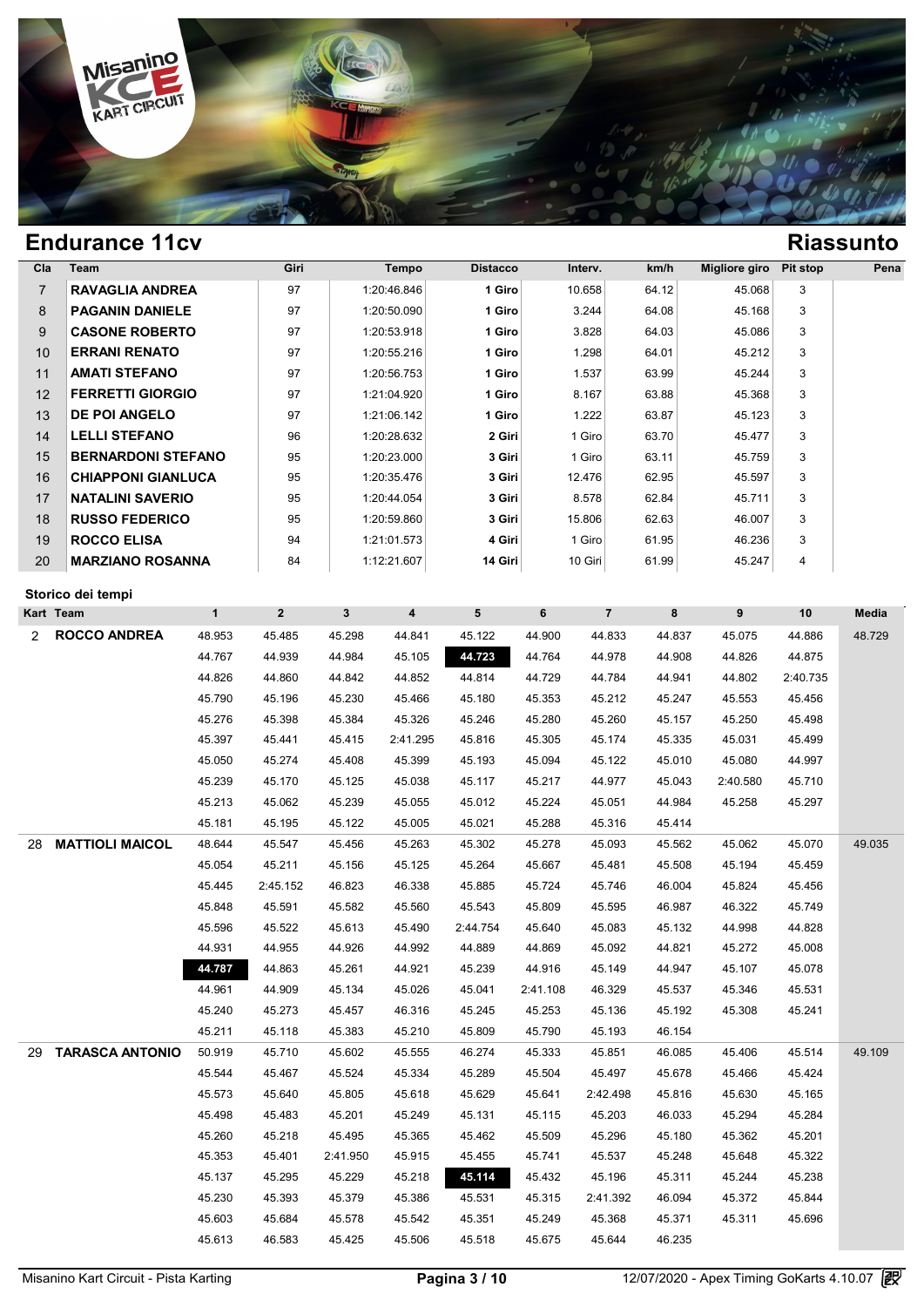

|    | <b>Endurance 11cv</b>  |              |             |          |                         |          |          |                |          |          |          | <b>Riassunto</b> |
|----|------------------------|--------------|-------------|----------|-------------------------|----------|----------|----------------|----------|----------|----------|------------------|
|    | Kart Team              | $\mathbf{1}$ | $\mathbf 2$ | 3        | $\overline{\mathbf{4}}$ | 5        | 6        | $\overline{7}$ | 8        | 9        | 10       | Media            |
| 18 | PALUMBO LORENZ(        | 50.380       | 45.710      | 45.440   | 45.657                  | 45.788   | 45.579   | 45.425         | 45.559   | 45.516   | 45.711   | 49.264           |
|    |                        | 45.638       | 45.654      | 45.696   | 45.666                  | 45.584   | 45.457   | 45.559         | 45.729   | 45.834   | 45.430   |                  |
|    |                        | 45.684       | 45.692      | 45.686   | 2:43.918                | 46.015   | 45.509   | 45.629         | 45.668   | 45.617   | 45.340   |                  |
|    |                        | 45.528       | 45.384      | 45.499   | 45.259                  | 45.367   | 45.572   | 45.278         | 45.422   | 45.352   | 45.673   |                  |
|    |                        | 45.478       | 45.233      | 45.381   | 45.465                  | 45.665   | 45.369   | 45.351         | 45.265   | 45.123   | 45.344   |                  |
|    |                        | 45.377       | 45.524      | 2:43.363 | 46.210                  | 45.697   | 45.543   | 45.429         | 45.640   | 45.524   | 45.388   |                  |
|    |                        | 45.553       | 45.744      | 45.827   | 45.718                  | 45.422   | 45.345   | 45.395         | 45.485   | 45.448   | 45.485   |                  |
|    |                        | 45.618       | 2:43.771    | 46.338   | 45.518                  | 45.798   | 45.800   | 45.645         | 45.558   | 45.482   | 45.620   |                  |
|    |                        | 45.489       | 45.335      | 45.516   | 45.598                  | 45.796   | 45.970   | 45.440         | 45.641   | 45.801   | 45.497   |                  |
|    |                        | 45.389       | 45.473      | 45.799   | 45.481                  | 45.363   | 45.449   | 45.554         |          |          |          |                  |
| 26 | <b>CARPENEDO RUGG</b>  | 49.775       | 46.501      | 45.493   | 45.669                  | 45.587   | 45.337   | 45.255         | 45.432   | 45.376   | 45.460   | 49.297           |
|    |                        | 45.827       | 45.322      | 45.398   | 45.289                  | 45.439   | 45.531   | 45.467         | 45.438   | 45.640   | 45.853   |                  |
|    |                        | 45.304       | 45.472      | 45.521   | 45.541                  | 45.527   | 45.619   | 45.306         | 45.355   | 2:41.017 | 46.263   |                  |
|    |                        | 45.753       | 45.429      | 45.235   | 44.941                  | 46.333   | 45.208   | 45.103         | 45.164   | 45.237   | 45.324   |                  |
|    |                        | 45.096       | 44.982      | 45.357   | 45.330                  | 45.144   | 45.206   | 45.214         | 45.060   | 45.892   | 45.561   |                  |
|    |                        | 45.198       | 45.133      | 45.165   | 45.771                  | 45.133   | 45.455   | 44.987         | 44.937   | 2:51.012 | 46.188   |                  |
|    |                        | 45.828       | 45.364      | 45.540   | 45.615                  | 45.699   | 45.375   | 45.538         | 45.469   | 45.424   | 45.489   |                  |
|    |                        | 45.490       | 45.654      | 45.639   | 45.599                  | 2:41.069 | 47.276   | 46.405         | 45.977   | 45.826   | 46.166   |                  |
|    |                        | 45.928       | 46.270      | 46.252   | 45.940                  | 46.334   | 46.567   | 46.013         | 45.374   | 45.507   | 45.788   |                  |
|    |                        | 45.538       | 45.841      | 45.942   | 45.660                  | 45.670   | 45.451   | 45.770         |          |          |          |                  |
| 8  | <b>BRUSO ANDREA</b>    | 49.770       | 46.713      | 45.508   | 45.907                  | 46.038   | 45.549   | 46.247         | 47.949   | 46.591   | 45.974   | 49.341           |
|    |                        | 45.418       | 45.688      | 45.696   | 46.216                  | 45.526   | 47.088   | 45.945         | 45.573   | 45.304   | 45.358   |                  |
|    |                        | 45.448       | 45.293      | 45.462   | 45.290                  | 45.629   | 45.499   | 45.408         | 2:42.448 | 45.713   | 45.348   |                  |
|    |                        | 45.319       | 45.591      | 45.330   | 46.016                  | 46.010   | 45.785   | 45.343         | 45.129   | 45.898   | 45.809   |                  |
|    |                        | 45.360       | 45.264      | 45.284   | 45.438                  | 45.609   | 45.227   | 45.308         | 45.229   | 45.111   | 45.331   |                  |
|    |                        | 45.288       | 45.479      | 2:45.248 | 46.276                  | 45.587   | 45.903   | 45.615         | 45.394   | 45.537   | 45.495   |                  |
|    |                        | 45.542       | 45.426      | 45.716   | 45.741                  | 45.281   | 45.609   | 45.809         | 45.711   | 45.526   | 45.461   |                  |
|    |                        | 45.526       | 2:42.397    | 46.343   | 45.758                  | 45.590   | 45.645   | 45.385         | 45.619   | 45.553   | 45.692   |                  |
|    |                        | 45.483       | 45.650      | 45.745   | 45.631                  | 45.644   | 45.633   | 45.730         | 45.639   | 45.662   | 45.537   |                  |
|    |                        | 45.579       | 45.649      | 45.480   | 45.664                  | 45.796   | 45.566   | 45.917         |          |          |          |                  |
|    | 22 RAVAGLIA ANDREA     | 50.477       | 47.090      | 46.602   | 45.875                  | 45.967   | 48.614   | 45.691         | 46.042   | 46.207   | 45.742   | 49.427           |
|    |                        | 46.061       | 45.777      | 45.860   | 45.806                  | 45.895   | 46.490   | 45.765         | 45.790   | 45.910   | 45.802   |                  |
|    |                        | 45.662       | 45.706      | 45.878   | 45.808                  | 45.878   | 45.622   | 45.638         | 46.040   | 45.690   | 2:43.271 |                  |
|    |                        | 47.104       | 45.840      | 45.725   | 45.687                  | 45.569   | 45.628   | 45.550         | 45.595   | 45.365   | 46.249   |                  |
|    |                        | 45.787       | 46.040      | 46.070   | 45.872                  | 46.012   | 45.778   | 45.887         | 45.637   | 46.030   | 45.885   |                  |
|    |                        | 45.789       | 45.980      | 2:43.032 | 46.449                  | 45.478   | 45.334   | 45.328         | 45.899   | 45.461   | 46.188   |                  |
|    |                        | 45.263       | 45.435      | 45.340   | 45.455                  | 45.514   | 45.177   | 45.423         | 46.008   | 45.597   | 45.780   |                  |
|    |                        | 45.593       | 45.429      | 46.383   | 45.631                  | 45.562   | 2:42.378 | 45.994         | 45.126   | 45.562   | 45.219   |                  |
|    |                        | 45.381       | 45.068      | 45.892   | 45.589                  | 45.159   | 45.294   | 45.811         | 45.522   | 45.223   | 45.211   |                  |
|    |                        | 45.105       | 45.691      | 45.375   | 45.490                  | 45.207   | 45.274   | 45.380         |          |          |          |                  |
| 4  | <b>PAGANIN DANIELE</b> | 52.003       | 46.167      | 45.672   | 45.624                  | 45.676   | 45.634   | 45.564         | 46.958   | 46.281   | 45.416   | 49.481           |
|    |                        | 45.860       | 45.609      | 45.841   | 46.198                  | 45.677   | 46.733   | 45.707         | 45.792   | 45.608   | 45.398   |                  |
|    |                        | 45.568       | 2:41.062    | 46.073   | 45.371                  | 45.652   | 45.562   | 45.522         | 45.565   | 45.168   | 45.262   |                  |
|    |                        | 45.335       | 45.335      | 45.450   | 45.260                  | 45.415   | 45.360   | 45.752         | 45.684   | 45.576   | 45.335   |                  |
|    |                        | 45.242       | 45.899      | 45.595   | 45.440                  | 45.394   | 45.586   | 45.519         | 45.479   | 45.571   | 45.657   |                  |
|    |                        | 45.474       | 2:40.874    | 46.997   | 46.459                  | 46.076   | 45.924   | 45.732         | 45.845   | 45.815   | 45.829   |                  |
|    |                        | 46.153       | 45.752      | 45.864   | 45.841                  | 45.873   | 45.643   | 45.850         | 45.841   | 2:41.812 | 46.747   |                  |
|    |                        |              |             |          |                         |          |          |                |          |          |          |                  |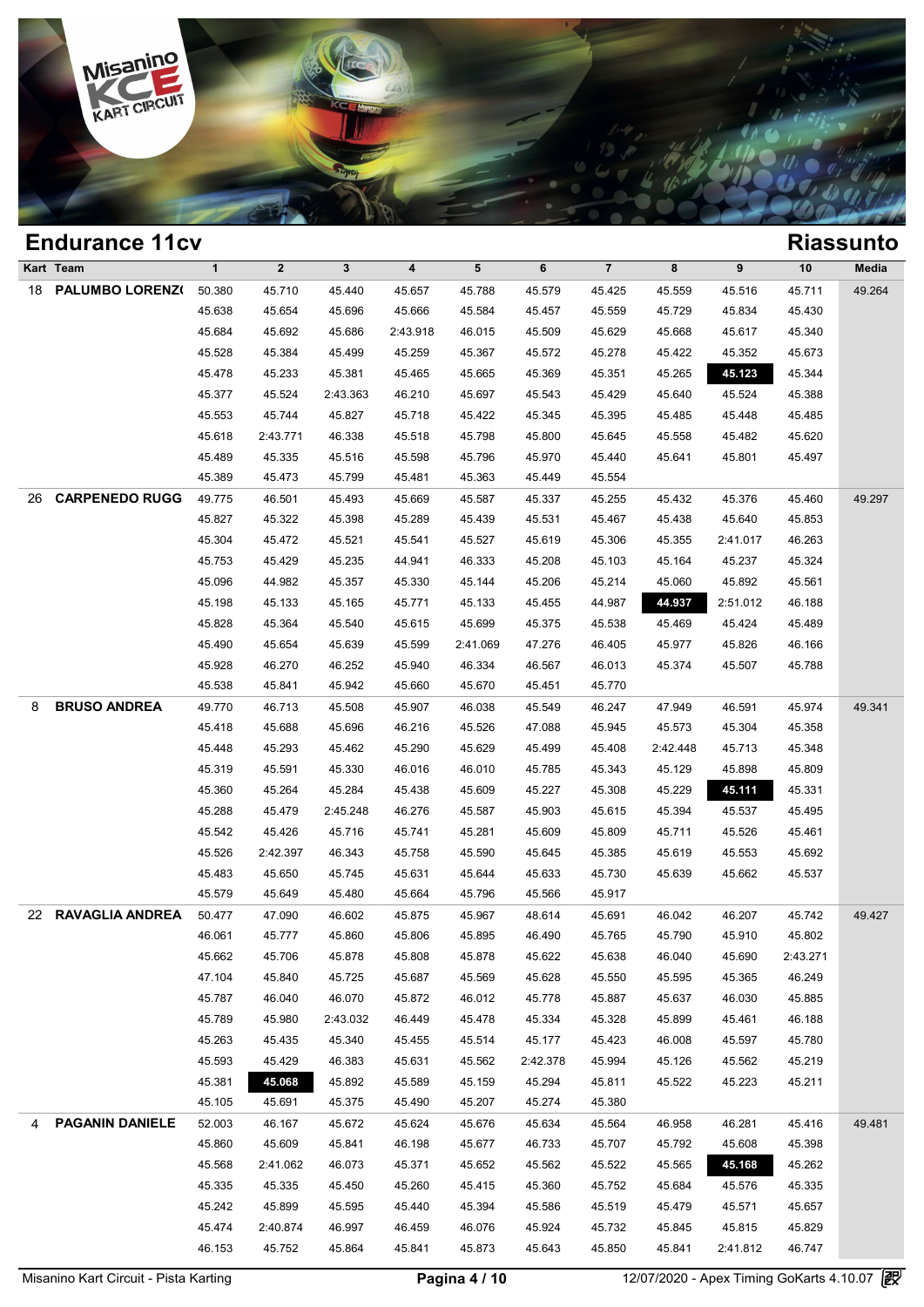

| 5<br>$\overline{7}$<br>Kart Team<br>$\mathbf{1}$<br>$\mathbf{2}$<br>$\mathbf{3}$<br>$\overline{\mathbf{4}}$<br>6<br>8<br>9<br>10<br>Media<br>45.949<br>46.271<br>46.284<br>46.065<br>46.308<br>45.976<br>46.173<br>45.864<br>45.813<br>45.942<br>45.903<br>46.100<br>45.918<br>46.044<br>45.936<br>45.954<br>46.013<br>46.206<br>46.751<br>46.483<br>46.530<br>46.161<br>45.881<br>46.312<br>46.055<br>46.108<br>46.232<br><b>CASONE ROBERTO</b><br>46.084<br>45.623<br>45.524<br>49.512<br>51.448<br>46.540<br>45.801<br>46.481<br>45.395<br>45.386<br>46.186<br>45.807<br>45.569<br>45.724<br>46.313<br>45.560<br>45.588<br>45.779<br>45.399<br>45.511<br>45.682<br>45.268<br>45.530<br>45.851<br>45.798<br>45.875<br>2:41.826<br>46.694<br>46.223<br>45.550<br>45.713<br>45.749<br>45.664<br>45.633<br>45.780<br>45.817<br>45.734<br>45.388<br>45.424<br>45.462<br>45.651<br>45.783<br>45.579<br>45.807<br>45.773<br>45.960<br>2:43.002<br>47.550<br>46.776<br>46.533<br>46.299<br>46.889<br>47.484<br>47.049<br>46.729<br>45.957<br>46.335<br>46.469<br>46.303<br>46.366<br>46.411<br>45.965<br>46.070<br>45.934<br>46.122<br>46.015<br>45.979<br>45.994<br>2:41.443<br>46.850<br>45.630<br>45.569<br>45.877<br>45.540<br>46.367<br>45.541<br>45.421<br>45.576<br>45.538<br>45.642<br>45.462<br>45.086<br>45.568<br>45.469<br>45.480<br>45.481<br>45.639<br>45.363<br>45.396<br>45.331<br>45.547<br>45.149<br>45.432<br>45.573<br>45.845<br>45.485<br>45.560<br>45.666<br><b>ERRANI RENATO</b><br>49.713<br>45.685<br>45.655<br>46.718<br>45.474<br>45.534<br>47.863<br>45.553<br>49.521<br>45.547<br>46.755<br>46.130<br>45.629<br>45.670<br>45.807<br>46.481<br>45.543<br>46.432<br>46.087<br>46.005<br>45.662<br>2:43.588<br>47.146<br>45.772<br>45.446<br>45.498<br>46.123<br>45.863<br>45.889<br>45.766<br>45.715<br>45.509<br>45.611<br>45.273<br>45.556<br>45.727<br>45.212<br>45.398<br>45.471<br>45.215<br>45.516<br>45.589<br>45.262<br>45.556<br>46.889<br>46.334<br>46.498<br>45.521<br>2:41.429<br>46.176<br>45.642<br>45.928<br>45.924<br>45.791<br>46.314<br>45.588<br>45.506<br>45.538<br>46.084<br>45.645<br>46.174<br>45.656<br>45.574<br>45.508<br>45.911<br>45.943<br>45.952<br>46.144<br>2:41.478<br>46.309<br>45.543<br>45.492<br>45.491<br>45.840<br>46.090<br>46.774<br>45.728<br>46.165<br>45.908<br>45.708<br>45.862<br>46.098<br>45.668<br>45.609<br>45.805<br>45.649<br>45.797<br>45.524<br>45.956<br>45.389<br>45.607<br>45.623<br>45.559<br>49.099<br>46.687<br>45.730<br>45.690<br>46.395<br><b>AMATI STEFANO</b><br>50.106<br>45.918<br>45.980<br>45.523<br>49.561<br>45.337<br>45.512<br>45.447<br>45.482<br>45.499<br>45.372<br>45.244<br>45.519<br>45.550<br>45.409<br>45.568<br>45.587<br>45.796<br>45.486<br>45.347<br>45.617<br>45.358<br>45.414<br>45.634<br>45.562<br>46.131<br>2:42.904<br>46.547<br>45.541<br>45.653<br>46.648<br>45.987<br>46.707<br>46.144<br>45.875<br>46.118<br>46.245<br>45.853<br>46.861<br>46.520<br>46.392<br>46.117<br>45.701<br>45.802<br>45.808<br>45.954<br>45.678<br>46.492<br>45.820<br>45.571<br>45.841<br>46.233<br>2:43.395<br>46.334<br>46.263<br>46.035<br>45.686<br>45.772<br>45.677<br>45.688<br>45.877<br>45.746<br>45.549<br>45.801<br>46.002<br>46.021<br>45.632<br>45.811<br>45.704<br>45.824<br>45.678<br>45.759<br>45.938<br>46.000<br>45.907<br>45.691<br>2:43.182<br>46.989<br>45.773<br>45.727<br>45.795<br>45.849<br>45.825<br>45.961<br>46.646<br>46.386<br>46.017<br>46.126<br>45.925<br>45.887<br>46.096<br>45.706<br>45.893<br>46.003<br>46.657<br>46.755<br>45.922<br>46.191<br>21 FERRETTI GIORGIO<br>50.070<br>46.213<br>49.620<br>45.936<br>45.589<br>45.798<br>45.595<br>45.708<br>46.915<br>45.789<br>45.866<br>46.285<br>46.316<br>45.846<br>45.747<br>46.190<br>46.586<br>46.994<br>45.685<br>47.158<br>45.749<br>45.699<br>46.727<br>46.134<br>45.900<br>45.594<br>45.695<br>46.643<br>46.122<br>45.890<br>2:42.924<br>46.629<br>45.615<br>45.607<br>45.498<br>45.563<br>45.623<br>45.727<br>45.588<br>45.488<br>45.713<br>45.469<br>45.584<br>45.565<br>45.368<br>45.652<br>45.548<br>45.484<br>45.517<br>45.566<br>45.502<br>45.787<br>2:47.571<br>47.340<br>46.020<br>46.124<br>46.154<br>45.866<br>45.965<br>46.086<br>45.884<br>46.082<br>46.039<br>46.081<br>45.835<br>45.936<br>45.998<br>46.250<br>45.708<br>45.887<br>46.136<br>46.724<br>2:41.985<br>46.211<br>45.845<br>45.627<br>45.859<br>45.375<br>45.879<br>45.827<br>46.000<br>45.776<br>45.552<br>45.839<br>45.539<br>45.533<br>45.661<br>45.544<br>45.963<br>46.085<br>46.248<br>47.854<br>45.700<br>45.544<br>46.154<br>45.469<br>45.411<br>45.604<br>DE POI ANGELO<br>50.200<br>45.685<br>45.994<br>45.641<br>45.302<br>49.645<br>45.435<br>46.234<br>46.068<br>47.387<br>45.572<br>45.272<br>45.123<br>45.730<br>45.299<br>45.134<br>45.247<br>45.783<br>45.580<br>45.609<br>45.507<br>45.844<br>45.408<br>45.628<br>46.140<br>45.338<br>45.662<br>45.452<br>2:44.176<br>46.232<br>45.608<br>45.893<br>45.997<br>45.549<br>45.847<br>45.746<br>46.309<br>46.068<br>46.368<br>45.579<br>45.691 |    | <b>Endurance 11cv</b> |  |  |  |  |  | <b>Riassunto</b> |
|------------------------------------------------------------------------------------------------------------------------------------------------------------------------------------------------------------------------------------------------------------------------------------------------------------------------------------------------------------------------------------------------------------------------------------------------------------------------------------------------------------------------------------------------------------------------------------------------------------------------------------------------------------------------------------------------------------------------------------------------------------------------------------------------------------------------------------------------------------------------------------------------------------------------------------------------------------------------------------------------------------------------------------------------------------------------------------------------------------------------------------------------------------------------------------------------------------------------------------------------------------------------------------------------------------------------------------------------------------------------------------------------------------------------------------------------------------------------------------------------------------------------------------------------------------------------------------------------------------------------------------------------------------------------------------------------------------------------------------------------------------------------------------------------------------------------------------------------------------------------------------------------------------------------------------------------------------------------------------------------------------------------------------------------------------------------------------------------------------------------------------------------------------------------------------------------------------------------------------------------------------------------------------------------------------------------------------------------------------------------------------------------------------------------------------------------------------------------------------------------------------------------------------------------------------------------------------------------------------------------------------------------------------------------------------------------------------------------------------------------------------------------------------------------------------------------------------------------------------------------------------------------------------------------------------------------------------------------------------------------------------------------------------------------------------------------------------------------------------------------------------------------------------------------------------------------------------------------------------------------------------------------------------------------------------------------------------------------------------------------------------------------------------------------------------------------------------------------------------------------------------------------------------------------------------------------------------------------------------------------------------------------------------------------------------------------------------------------------------------------------------------------------------------------------------------------------------------------------------------------------------------------------------------------------------------------------------------------------------------------------------------------------------------------------------------------------------------------------------------------------------------------------------------------------------------------------------------------------------------------------------------------------------------------------------------------------------------------------------------------------------------------------------------------------------------------------------------------------------------------------------------------------------------------------------------------------------------------------------------------------------------------------------------------------------------------------------------------------------------------------------------------------------------------------------------------------------------------------------------------------------------------------------------------------------------------------------------------------------------------------------------------------------------------------------------------------|----|-----------------------|--|--|--|--|--|------------------|
|                                                                                                                                                                                                                                                                                                                                                                                                                                                                                                                                                                                                                                                                                                                                                                                                                                                                                                                                                                                                                                                                                                                                                                                                                                                                                                                                                                                                                                                                                                                                                                                                                                                                                                                                                                                                                                                                                                                                                                                                                                                                                                                                                                                                                                                                                                                                                                                                                                                                                                                                                                                                                                                                                                                                                                                                                                                                                                                                                                                                                                                                                                                                                                                                                                                                                                                                                                                                                                                                                                                                                                                                                                                                                                                                                                                                                                                                                                                                                                                                                                                                                                                                                                                                                                                                                                                                                                                                                                                                                                                                                                                                                                                                                                                                                                                                                                                                                                                                                                                                                                                                              |    |                       |  |  |  |  |  |                  |
|                                                                                                                                                                                                                                                                                                                                                                                                                                                                                                                                                                                                                                                                                                                                                                                                                                                                                                                                                                                                                                                                                                                                                                                                                                                                                                                                                                                                                                                                                                                                                                                                                                                                                                                                                                                                                                                                                                                                                                                                                                                                                                                                                                                                                                                                                                                                                                                                                                                                                                                                                                                                                                                                                                                                                                                                                                                                                                                                                                                                                                                                                                                                                                                                                                                                                                                                                                                                                                                                                                                                                                                                                                                                                                                                                                                                                                                                                                                                                                                                                                                                                                                                                                                                                                                                                                                                                                                                                                                                                                                                                                                                                                                                                                                                                                                                                                                                                                                                                                                                                                                                              |    |                       |  |  |  |  |  |                  |
|                                                                                                                                                                                                                                                                                                                                                                                                                                                                                                                                                                                                                                                                                                                                                                                                                                                                                                                                                                                                                                                                                                                                                                                                                                                                                                                                                                                                                                                                                                                                                                                                                                                                                                                                                                                                                                                                                                                                                                                                                                                                                                                                                                                                                                                                                                                                                                                                                                                                                                                                                                                                                                                                                                                                                                                                                                                                                                                                                                                                                                                                                                                                                                                                                                                                                                                                                                                                                                                                                                                                                                                                                                                                                                                                                                                                                                                                                                                                                                                                                                                                                                                                                                                                                                                                                                                                                                                                                                                                                                                                                                                                                                                                                                                                                                                                                                                                                                                                                                                                                                                                              |    |                       |  |  |  |  |  |                  |
|                                                                                                                                                                                                                                                                                                                                                                                                                                                                                                                                                                                                                                                                                                                                                                                                                                                                                                                                                                                                                                                                                                                                                                                                                                                                                                                                                                                                                                                                                                                                                                                                                                                                                                                                                                                                                                                                                                                                                                                                                                                                                                                                                                                                                                                                                                                                                                                                                                                                                                                                                                                                                                                                                                                                                                                                                                                                                                                                                                                                                                                                                                                                                                                                                                                                                                                                                                                                                                                                                                                                                                                                                                                                                                                                                                                                                                                                                                                                                                                                                                                                                                                                                                                                                                                                                                                                                                                                                                                                                                                                                                                                                                                                                                                                                                                                                                                                                                                                                                                                                                                                              |    |                       |  |  |  |  |  |                  |
|                                                                                                                                                                                                                                                                                                                                                                                                                                                                                                                                                                                                                                                                                                                                                                                                                                                                                                                                                                                                                                                                                                                                                                                                                                                                                                                                                                                                                                                                                                                                                                                                                                                                                                                                                                                                                                                                                                                                                                                                                                                                                                                                                                                                                                                                                                                                                                                                                                                                                                                                                                                                                                                                                                                                                                                                                                                                                                                                                                                                                                                                                                                                                                                                                                                                                                                                                                                                                                                                                                                                                                                                                                                                                                                                                                                                                                                                                                                                                                                                                                                                                                                                                                                                                                                                                                                                                                                                                                                                                                                                                                                                                                                                                                                                                                                                                                                                                                                                                                                                                                                                              | 16 |                       |  |  |  |  |  |                  |
|                                                                                                                                                                                                                                                                                                                                                                                                                                                                                                                                                                                                                                                                                                                                                                                                                                                                                                                                                                                                                                                                                                                                                                                                                                                                                                                                                                                                                                                                                                                                                                                                                                                                                                                                                                                                                                                                                                                                                                                                                                                                                                                                                                                                                                                                                                                                                                                                                                                                                                                                                                                                                                                                                                                                                                                                                                                                                                                                                                                                                                                                                                                                                                                                                                                                                                                                                                                                                                                                                                                                                                                                                                                                                                                                                                                                                                                                                                                                                                                                                                                                                                                                                                                                                                                                                                                                                                                                                                                                                                                                                                                                                                                                                                                                                                                                                                                                                                                                                                                                                                                                              |    |                       |  |  |  |  |  |                  |
|                                                                                                                                                                                                                                                                                                                                                                                                                                                                                                                                                                                                                                                                                                                                                                                                                                                                                                                                                                                                                                                                                                                                                                                                                                                                                                                                                                                                                                                                                                                                                                                                                                                                                                                                                                                                                                                                                                                                                                                                                                                                                                                                                                                                                                                                                                                                                                                                                                                                                                                                                                                                                                                                                                                                                                                                                                                                                                                                                                                                                                                                                                                                                                                                                                                                                                                                                                                                                                                                                                                                                                                                                                                                                                                                                                                                                                                                                                                                                                                                                                                                                                                                                                                                                                                                                                                                                                                                                                                                                                                                                                                                                                                                                                                                                                                                                                                                                                                                                                                                                                                                              |    |                       |  |  |  |  |  |                  |
|                                                                                                                                                                                                                                                                                                                                                                                                                                                                                                                                                                                                                                                                                                                                                                                                                                                                                                                                                                                                                                                                                                                                                                                                                                                                                                                                                                                                                                                                                                                                                                                                                                                                                                                                                                                                                                                                                                                                                                                                                                                                                                                                                                                                                                                                                                                                                                                                                                                                                                                                                                                                                                                                                                                                                                                                                                                                                                                                                                                                                                                                                                                                                                                                                                                                                                                                                                                                                                                                                                                                                                                                                                                                                                                                                                                                                                                                                                                                                                                                                                                                                                                                                                                                                                                                                                                                                                                                                                                                                                                                                                                                                                                                                                                                                                                                                                                                                                                                                                                                                                                                              |    |                       |  |  |  |  |  |                  |
|                                                                                                                                                                                                                                                                                                                                                                                                                                                                                                                                                                                                                                                                                                                                                                                                                                                                                                                                                                                                                                                                                                                                                                                                                                                                                                                                                                                                                                                                                                                                                                                                                                                                                                                                                                                                                                                                                                                                                                                                                                                                                                                                                                                                                                                                                                                                                                                                                                                                                                                                                                                                                                                                                                                                                                                                                                                                                                                                                                                                                                                                                                                                                                                                                                                                                                                                                                                                                                                                                                                                                                                                                                                                                                                                                                                                                                                                                                                                                                                                                                                                                                                                                                                                                                                                                                                                                                                                                                                                                                                                                                                                                                                                                                                                                                                                                                                                                                                                                                                                                                                                              |    |                       |  |  |  |  |  |                  |
|                                                                                                                                                                                                                                                                                                                                                                                                                                                                                                                                                                                                                                                                                                                                                                                                                                                                                                                                                                                                                                                                                                                                                                                                                                                                                                                                                                                                                                                                                                                                                                                                                                                                                                                                                                                                                                                                                                                                                                                                                                                                                                                                                                                                                                                                                                                                                                                                                                                                                                                                                                                                                                                                                                                                                                                                                                                                                                                                                                                                                                                                                                                                                                                                                                                                                                                                                                                                                                                                                                                                                                                                                                                                                                                                                                                                                                                                                                                                                                                                                                                                                                                                                                                                                                                                                                                                                                                                                                                                                                                                                                                                                                                                                                                                                                                                                                                                                                                                                                                                                                                                              |    |                       |  |  |  |  |  |                  |
|                                                                                                                                                                                                                                                                                                                                                                                                                                                                                                                                                                                                                                                                                                                                                                                                                                                                                                                                                                                                                                                                                                                                                                                                                                                                                                                                                                                                                                                                                                                                                                                                                                                                                                                                                                                                                                                                                                                                                                                                                                                                                                                                                                                                                                                                                                                                                                                                                                                                                                                                                                                                                                                                                                                                                                                                                                                                                                                                                                                                                                                                                                                                                                                                                                                                                                                                                                                                                                                                                                                                                                                                                                                                                                                                                                                                                                                                                                                                                                                                                                                                                                                                                                                                                                                                                                                                                                                                                                                                                                                                                                                                                                                                                                                                                                                                                                                                                                                                                                                                                                                                              |    |                       |  |  |  |  |  |                  |
|                                                                                                                                                                                                                                                                                                                                                                                                                                                                                                                                                                                                                                                                                                                                                                                                                                                                                                                                                                                                                                                                                                                                                                                                                                                                                                                                                                                                                                                                                                                                                                                                                                                                                                                                                                                                                                                                                                                                                                                                                                                                                                                                                                                                                                                                                                                                                                                                                                                                                                                                                                                                                                                                                                                                                                                                                                                                                                                                                                                                                                                                                                                                                                                                                                                                                                                                                                                                                                                                                                                                                                                                                                                                                                                                                                                                                                                                                                                                                                                                                                                                                                                                                                                                                                                                                                                                                                                                                                                                                                                                                                                                                                                                                                                                                                                                                                                                                                                                                                                                                                                                              |    |                       |  |  |  |  |  |                  |
|                                                                                                                                                                                                                                                                                                                                                                                                                                                                                                                                                                                                                                                                                                                                                                                                                                                                                                                                                                                                                                                                                                                                                                                                                                                                                                                                                                                                                                                                                                                                                                                                                                                                                                                                                                                                                                                                                                                                                                                                                                                                                                                                                                                                                                                                                                                                                                                                                                                                                                                                                                                                                                                                                                                                                                                                                                                                                                                                                                                                                                                                                                                                                                                                                                                                                                                                                                                                                                                                                                                                                                                                                                                                                                                                                                                                                                                                                                                                                                                                                                                                                                                                                                                                                                                                                                                                                                                                                                                                                                                                                                                                                                                                                                                                                                                                                                                                                                                                                                                                                                                                              |    |                       |  |  |  |  |  |                  |
|                                                                                                                                                                                                                                                                                                                                                                                                                                                                                                                                                                                                                                                                                                                                                                                                                                                                                                                                                                                                                                                                                                                                                                                                                                                                                                                                                                                                                                                                                                                                                                                                                                                                                                                                                                                                                                                                                                                                                                                                                                                                                                                                                                                                                                                                                                                                                                                                                                                                                                                                                                                                                                                                                                                                                                                                                                                                                                                                                                                                                                                                                                                                                                                                                                                                                                                                                                                                                                                                                                                                                                                                                                                                                                                                                                                                                                                                                                                                                                                                                                                                                                                                                                                                                                                                                                                                                                                                                                                                                                                                                                                                                                                                                                                                                                                                                                                                                                                                                                                                                                                                              |    |                       |  |  |  |  |  |                  |
|                                                                                                                                                                                                                                                                                                                                                                                                                                                                                                                                                                                                                                                                                                                                                                                                                                                                                                                                                                                                                                                                                                                                                                                                                                                                                                                                                                                                                                                                                                                                                                                                                                                                                                                                                                                                                                                                                                                                                                                                                                                                                                                                                                                                                                                                                                                                                                                                                                                                                                                                                                                                                                                                                                                                                                                                                                                                                                                                                                                                                                                                                                                                                                                                                                                                                                                                                                                                                                                                                                                                                                                                                                                                                                                                                                                                                                                                                                                                                                                                                                                                                                                                                                                                                                                                                                                                                                                                                                                                                                                                                                                                                                                                                                                                                                                                                                                                                                                                                                                                                                                                              | 10 |                       |  |  |  |  |  |                  |
|                                                                                                                                                                                                                                                                                                                                                                                                                                                                                                                                                                                                                                                                                                                                                                                                                                                                                                                                                                                                                                                                                                                                                                                                                                                                                                                                                                                                                                                                                                                                                                                                                                                                                                                                                                                                                                                                                                                                                                                                                                                                                                                                                                                                                                                                                                                                                                                                                                                                                                                                                                                                                                                                                                                                                                                                                                                                                                                                                                                                                                                                                                                                                                                                                                                                                                                                                                                                                                                                                                                                                                                                                                                                                                                                                                                                                                                                                                                                                                                                                                                                                                                                                                                                                                                                                                                                                                                                                                                                                                                                                                                                                                                                                                                                                                                                                                                                                                                                                                                                                                                                              |    |                       |  |  |  |  |  |                  |
|                                                                                                                                                                                                                                                                                                                                                                                                                                                                                                                                                                                                                                                                                                                                                                                                                                                                                                                                                                                                                                                                                                                                                                                                                                                                                                                                                                                                                                                                                                                                                                                                                                                                                                                                                                                                                                                                                                                                                                                                                                                                                                                                                                                                                                                                                                                                                                                                                                                                                                                                                                                                                                                                                                                                                                                                                                                                                                                                                                                                                                                                                                                                                                                                                                                                                                                                                                                                                                                                                                                                                                                                                                                                                                                                                                                                                                                                                                                                                                                                                                                                                                                                                                                                                                                                                                                                                                                                                                                                                                                                                                                                                                                                                                                                                                                                                                                                                                                                                                                                                                                                              |    |                       |  |  |  |  |  |                  |
|                                                                                                                                                                                                                                                                                                                                                                                                                                                                                                                                                                                                                                                                                                                                                                                                                                                                                                                                                                                                                                                                                                                                                                                                                                                                                                                                                                                                                                                                                                                                                                                                                                                                                                                                                                                                                                                                                                                                                                                                                                                                                                                                                                                                                                                                                                                                                                                                                                                                                                                                                                                                                                                                                                                                                                                                                                                                                                                                                                                                                                                                                                                                                                                                                                                                                                                                                                                                                                                                                                                                                                                                                                                                                                                                                                                                                                                                                                                                                                                                                                                                                                                                                                                                                                                                                                                                                                                                                                                                                                                                                                                                                                                                                                                                                                                                                                                                                                                                                                                                                                                                              |    |                       |  |  |  |  |  |                  |
|                                                                                                                                                                                                                                                                                                                                                                                                                                                                                                                                                                                                                                                                                                                                                                                                                                                                                                                                                                                                                                                                                                                                                                                                                                                                                                                                                                                                                                                                                                                                                                                                                                                                                                                                                                                                                                                                                                                                                                                                                                                                                                                                                                                                                                                                                                                                                                                                                                                                                                                                                                                                                                                                                                                                                                                                                                                                                                                                                                                                                                                                                                                                                                                                                                                                                                                                                                                                                                                                                                                                                                                                                                                                                                                                                                                                                                                                                                                                                                                                                                                                                                                                                                                                                                                                                                                                                                                                                                                                                                                                                                                                                                                                                                                                                                                                                                                                                                                                                                                                                                                                              |    |                       |  |  |  |  |  |                  |
|                                                                                                                                                                                                                                                                                                                                                                                                                                                                                                                                                                                                                                                                                                                                                                                                                                                                                                                                                                                                                                                                                                                                                                                                                                                                                                                                                                                                                                                                                                                                                                                                                                                                                                                                                                                                                                                                                                                                                                                                                                                                                                                                                                                                                                                                                                                                                                                                                                                                                                                                                                                                                                                                                                                                                                                                                                                                                                                                                                                                                                                                                                                                                                                                                                                                                                                                                                                                                                                                                                                                                                                                                                                                                                                                                                                                                                                                                                                                                                                                                                                                                                                                                                                                                                                                                                                                                                                                                                                                                                                                                                                                                                                                                                                                                                                                                                                                                                                                                                                                                                                                              |    |                       |  |  |  |  |  |                  |
|                                                                                                                                                                                                                                                                                                                                                                                                                                                                                                                                                                                                                                                                                                                                                                                                                                                                                                                                                                                                                                                                                                                                                                                                                                                                                                                                                                                                                                                                                                                                                                                                                                                                                                                                                                                                                                                                                                                                                                                                                                                                                                                                                                                                                                                                                                                                                                                                                                                                                                                                                                                                                                                                                                                                                                                                                                                                                                                                                                                                                                                                                                                                                                                                                                                                                                                                                                                                                                                                                                                                                                                                                                                                                                                                                                                                                                                                                                                                                                                                                                                                                                                                                                                                                                                                                                                                                                                                                                                                                                                                                                                                                                                                                                                                                                                                                                                                                                                                                                                                                                                                              |    |                       |  |  |  |  |  |                  |
|                                                                                                                                                                                                                                                                                                                                                                                                                                                                                                                                                                                                                                                                                                                                                                                                                                                                                                                                                                                                                                                                                                                                                                                                                                                                                                                                                                                                                                                                                                                                                                                                                                                                                                                                                                                                                                                                                                                                                                                                                                                                                                                                                                                                                                                                                                                                                                                                                                                                                                                                                                                                                                                                                                                                                                                                                                                                                                                                                                                                                                                                                                                                                                                                                                                                                                                                                                                                                                                                                                                                                                                                                                                                                                                                                                                                                                                                                                                                                                                                                                                                                                                                                                                                                                                                                                                                                                                                                                                                                                                                                                                                                                                                                                                                                                                                                                                                                                                                                                                                                                                                              |    |                       |  |  |  |  |  |                  |
|                                                                                                                                                                                                                                                                                                                                                                                                                                                                                                                                                                                                                                                                                                                                                                                                                                                                                                                                                                                                                                                                                                                                                                                                                                                                                                                                                                                                                                                                                                                                                                                                                                                                                                                                                                                                                                                                                                                                                                                                                                                                                                                                                                                                                                                                                                                                                                                                                                                                                                                                                                                                                                                                                                                                                                                                                                                                                                                                                                                                                                                                                                                                                                                                                                                                                                                                                                                                                                                                                                                                                                                                                                                                                                                                                                                                                                                                                                                                                                                                                                                                                                                                                                                                                                                                                                                                                                                                                                                                                                                                                                                                                                                                                                                                                                                                                                                                                                                                                                                                                                                                              |    |                       |  |  |  |  |  |                  |
|                                                                                                                                                                                                                                                                                                                                                                                                                                                                                                                                                                                                                                                                                                                                                                                                                                                                                                                                                                                                                                                                                                                                                                                                                                                                                                                                                                                                                                                                                                                                                                                                                                                                                                                                                                                                                                                                                                                                                                                                                                                                                                                                                                                                                                                                                                                                                                                                                                                                                                                                                                                                                                                                                                                                                                                                                                                                                                                                                                                                                                                                                                                                                                                                                                                                                                                                                                                                                                                                                                                                                                                                                                                                                                                                                                                                                                                                                                                                                                                                                                                                                                                                                                                                                                                                                                                                                                                                                                                                                                                                                                                                                                                                                                                                                                                                                                                                                                                                                                                                                                                                              |    |                       |  |  |  |  |  |                  |
|                                                                                                                                                                                                                                                                                                                                                                                                                                                                                                                                                                                                                                                                                                                                                                                                                                                                                                                                                                                                                                                                                                                                                                                                                                                                                                                                                                                                                                                                                                                                                                                                                                                                                                                                                                                                                                                                                                                                                                                                                                                                                                                                                                                                                                                                                                                                                                                                                                                                                                                                                                                                                                                                                                                                                                                                                                                                                                                                                                                                                                                                                                                                                                                                                                                                                                                                                                                                                                                                                                                                                                                                                                                                                                                                                                                                                                                                                                                                                                                                                                                                                                                                                                                                                                                                                                                                                                                                                                                                                                                                                                                                                                                                                                                                                                                                                                                                                                                                                                                                                                                                              | 14 |                       |  |  |  |  |  |                  |
|                                                                                                                                                                                                                                                                                                                                                                                                                                                                                                                                                                                                                                                                                                                                                                                                                                                                                                                                                                                                                                                                                                                                                                                                                                                                                                                                                                                                                                                                                                                                                                                                                                                                                                                                                                                                                                                                                                                                                                                                                                                                                                                                                                                                                                                                                                                                                                                                                                                                                                                                                                                                                                                                                                                                                                                                                                                                                                                                                                                                                                                                                                                                                                                                                                                                                                                                                                                                                                                                                                                                                                                                                                                                                                                                                                                                                                                                                                                                                                                                                                                                                                                                                                                                                                                                                                                                                                                                                                                                                                                                                                                                                                                                                                                                                                                                                                                                                                                                                                                                                                                                              |    |                       |  |  |  |  |  |                  |
|                                                                                                                                                                                                                                                                                                                                                                                                                                                                                                                                                                                                                                                                                                                                                                                                                                                                                                                                                                                                                                                                                                                                                                                                                                                                                                                                                                                                                                                                                                                                                                                                                                                                                                                                                                                                                                                                                                                                                                                                                                                                                                                                                                                                                                                                                                                                                                                                                                                                                                                                                                                                                                                                                                                                                                                                                                                                                                                                                                                                                                                                                                                                                                                                                                                                                                                                                                                                                                                                                                                                                                                                                                                                                                                                                                                                                                                                                                                                                                                                                                                                                                                                                                                                                                                                                                                                                                                                                                                                                                                                                                                                                                                                                                                                                                                                                                                                                                                                                                                                                                                                              |    |                       |  |  |  |  |  |                  |
|                                                                                                                                                                                                                                                                                                                                                                                                                                                                                                                                                                                                                                                                                                                                                                                                                                                                                                                                                                                                                                                                                                                                                                                                                                                                                                                                                                                                                                                                                                                                                                                                                                                                                                                                                                                                                                                                                                                                                                                                                                                                                                                                                                                                                                                                                                                                                                                                                                                                                                                                                                                                                                                                                                                                                                                                                                                                                                                                                                                                                                                                                                                                                                                                                                                                                                                                                                                                                                                                                                                                                                                                                                                                                                                                                                                                                                                                                                                                                                                                                                                                                                                                                                                                                                                                                                                                                                                                                                                                                                                                                                                                                                                                                                                                                                                                                                                                                                                                                                                                                                                                              |    |                       |  |  |  |  |  |                  |
|                                                                                                                                                                                                                                                                                                                                                                                                                                                                                                                                                                                                                                                                                                                                                                                                                                                                                                                                                                                                                                                                                                                                                                                                                                                                                                                                                                                                                                                                                                                                                                                                                                                                                                                                                                                                                                                                                                                                                                                                                                                                                                                                                                                                                                                                                                                                                                                                                                                                                                                                                                                                                                                                                                                                                                                                                                                                                                                                                                                                                                                                                                                                                                                                                                                                                                                                                                                                                                                                                                                                                                                                                                                                                                                                                                                                                                                                                                                                                                                                                                                                                                                                                                                                                                                                                                                                                                                                                                                                                                                                                                                                                                                                                                                                                                                                                                                                                                                                                                                                                                                                              |    |                       |  |  |  |  |  |                  |
|                                                                                                                                                                                                                                                                                                                                                                                                                                                                                                                                                                                                                                                                                                                                                                                                                                                                                                                                                                                                                                                                                                                                                                                                                                                                                                                                                                                                                                                                                                                                                                                                                                                                                                                                                                                                                                                                                                                                                                                                                                                                                                                                                                                                                                                                                                                                                                                                                                                                                                                                                                                                                                                                                                                                                                                                                                                                                                                                                                                                                                                                                                                                                                                                                                                                                                                                                                                                                                                                                                                                                                                                                                                                                                                                                                                                                                                                                                                                                                                                                                                                                                                                                                                                                                                                                                                                                                                                                                                                                                                                                                                                                                                                                                                                                                                                                                                                                                                                                                                                                                                                              |    |                       |  |  |  |  |  |                  |
|                                                                                                                                                                                                                                                                                                                                                                                                                                                                                                                                                                                                                                                                                                                                                                                                                                                                                                                                                                                                                                                                                                                                                                                                                                                                                                                                                                                                                                                                                                                                                                                                                                                                                                                                                                                                                                                                                                                                                                                                                                                                                                                                                                                                                                                                                                                                                                                                                                                                                                                                                                                                                                                                                                                                                                                                                                                                                                                                                                                                                                                                                                                                                                                                                                                                                                                                                                                                                                                                                                                                                                                                                                                                                                                                                                                                                                                                                                                                                                                                                                                                                                                                                                                                                                                                                                                                                                                                                                                                                                                                                                                                                                                                                                                                                                                                                                                                                                                                                                                                                                                                              |    |                       |  |  |  |  |  |                  |
|                                                                                                                                                                                                                                                                                                                                                                                                                                                                                                                                                                                                                                                                                                                                                                                                                                                                                                                                                                                                                                                                                                                                                                                                                                                                                                                                                                                                                                                                                                                                                                                                                                                                                                                                                                                                                                                                                                                                                                                                                                                                                                                                                                                                                                                                                                                                                                                                                                                                                                                                                                                                                                                                                                                                                                                                                                                                                                                                                                                                                                                                                                                                                                                                                                                                                                                                                                                                                                                                                                                                                                                                                                                                                                                                                                                                                                                                                                                                                                                                                                                                                                                                                                                                                                                                                                                                                                                                                                                                                                                                                                                                                                                                                                                                                                                                                                                                                                                                                                                                                                                                              |    |                       |  |  |  |  |  |                  |
|                                                                                                                                                                                                                                                                                                                                                                                                                                                                                                                                                                                                                                                                                                                                                                                                                                                                                                                                                                                                                                                                                                                                                                                                                                                                                                                                                                                                                                                                                                                                                                                                                                                                                                                                                                                                                                                                                                                                                                                                                                                                                                                                                                                                                                                                                                                                                                                                                                                                                                                                                                                                                                                                                                                                                                                                                                                                                                                                                                                                                                                                                                                                                                                                                                                                                                                                                                                                                                                                                                                                                                                                                                                                                                                                                                                                                                                                                                                                                                                                                                                                                                                                                                                                                                                                                                                                                                                                                                                                                                                                                                                                                                                                                                                                                                                                                                                                                                                                                                                                                                                                              |    |                       |  |  |  |  |  |                  |
|                                                                                                                                                                                                                                                                                                                                                                                                                                                                                                                                                                                                                                                                                                                                                                                                                                                                                                                                                                                                                                                                                                                                                                                                                                                                                                                                                                                                                                                                                                                                                                                                                                                                                                                                                                                                                                                                                                                                                                                                                                                                                                                                                                                                                                                                                                                                                                                                                                                                                                                                                                                                                                                                                                                                                                                                                                                                                                                                                                                                                                                                                                                                                                                                                                                                                                                                                                                                                                                                                                                                                                                                                                                                                                                                                                                                                                                                                                                                                                                                                                                                                                                                                                                                                                                                                                                                                                                                                                                                                                                                                                                                                                                                                                                                                                                                                                                                                                                                                                                                                                                                              |    |                       |  |  |  |  |  |                  |
|                                                                                                                                                                                                                                                                                                                                                                                                                                                                                                                                                                                                                                                                                                                                                                                                                                                                                                                                                                                                                                                                                                                                                                                                                                                                                                                                                                                                                                                                                                                                                                                                                                                                                                                                                                                                                                                                                                                                                                                                                                                                                                                                                                                                                                                                                                                                                                                                                                                                                                                                                                                                                                                                                                                                                                                                                                                                                                                                                                                                                                                                                                                                                                                                                                                                                                                                                                                                                                                                                                                                                                                                                                                                                                                                                                                                                                                                                                                                                                                                                                                                                                                                                                                                                                                                                                                                                                                                                                                                                                                                                                                                                                                                                                                                                                                                                                                                                                                                                                                                                                                                              |    |                       |  |  |  |  |  |                  |
|                                                                                                                                                                                                                                                                                                                                                                                                                                                                                                                                                                                                                                                                                                                                                                                                                                                                                                                                                                                                                                                                                                                                                                                                                                                                                                                                                                                                                                                                                                                                                                                                                                                                                                                                                                                                                                                                                                                                                                                                                                                                                                                                                                                                                                                                                                                                                                                                                                                                                                                                                                                                                                                                                                                                                                                                                                                                                                                                                                                                                                                                                                                                                                                                                                                                                                                                                                                                                                                                                                                                                                                                                                                                                                                                                                                                                                                                                                                                                                                                                                                                                                                                                                                                                                                                                                                                                                                                                                                                                                                                                                                                                                                                                                                                                                                                                                                                                                                                                                                                                                                                              |    |                       |  |  |  |  |  |                  |
|                                                                                                                                                                                                                                                                                                                                                                                                                                                                                                                                                                                                                                                                                                                                                                                                                                                                                                                                                                                                                                                                                                                                                                                                                                                                                                                                                                                                                                                                                                                                                                                                                                                                                                                                                                                                                                                                                                                                                                                                                                                                                                                                                                                                                                                                                                                                                                                                                                                                                                                                                                                                                                                                                                                                                                                                                                                                                                                                                                                                                                                                                                                                                                                                                                                                                                                                                                                                                                                                                                                                                                                                                                                                                                                                                                                                                                                                                                                                                                                                                                                                                                                                                                                                                                                                                                                                                                                                                                                                                                                                                                                                                                                                                                                                                                                                                                                                                                                                                                                                                                                                              |    |                       |  |  |  |  |  |                  |
|                                                                                                                                                                                                                                                                                                                                                                                                                                                                                                                                                                                                                                                                                                                                                                                                                                                                                                                                                                                                                                                                                                                                                                                                                                                                                                                                                                                                                                                                                                                                                                                                                                                                                                                                                                                                                                                                                                                                                                                                                                                                                                                                                                                                                                                                                                                                                                                                                                                                                                                                                                                                                                                                                                                                                                                                                                                                                                                                                                                                                                                                                                                                                                                                                                                                                                                                                                                                                                                                                                                                                                                                                                                                                                                                                                                                                                                                                                                                                                                                                                                                                                                                                                                                                                                                                                                                                                                                                                                                                                                                                                                                                                                                                                                                                                                                                                                                                                                                                                                                                                                                              |    |                       |  |  |  |  |  |                  |
|                                                                                                                                                                                                                                                                                                                                                                                                                                                                                                                                                                                                                                                                                                                                                                                                                                                                                                                                                                                                                                                                                                                                                                                                                                                                                                                                                                                                                                                                                                                                                                                                                                                                                                                                                                                                                                                                                                                                                                                                                                                                                                                                                                                                                                                                                                                                                                                                                                                                                                                                                                                                                                                                                                                                                                                                                                                                                                                                                                                                                                                                                                                                                                                                                                                                                                                                                                                                                                                                                                                                                                                                                                                                                                                                                                                                                                                                                                                                                                                                                                                                                                                                                                                                                                                                                                                                                                                                                                                                                                                                                                                                                                                                                                                                                                                                                                                                                                                                                                                                                                                                              |    |                       |  |  |  |  |  |                  |
|                                                                                                                                                                                                                                                                                                                                                                                                                                                                                                                                                                                                                                                                                                                                                                                                                                                                                                                                                                                                                                                                                                                                                                                                                                                                                                                                                                                                                                                                                                                                                                                                                                                                                                                                                                                                                                                                                                                                                                                                                                                                                                                                                                                                                                                                                                                                                                                                                                                                                                                                                                                                                                                                                                                                                                                                                                                                                                                                                                                                                                                                                                                                                                                                                                                                                                                                                                                                                                                                                                                                                                                                                                                                                                                                                                                                                                                                                                                                                                                                                                                                                                                                                                                                                                                                                                                                                                                                                                                                                                                                                                                                                                                                                                                                                                                                                                                                                                                                                                                                                                                                              |    |                       |  |  |  |  |  |                  |
|                                                                                                                                                                                                                                                                                                                                                                                                                                                                                                                                                                                                                                                                                                                                                                                                                                                                                                                                                                                                                                                                                                                                                                                                                                                                                                                                                                                                                                                                                                                                                                                                                                                                                                                                                                                                                                                                                                                                                                                                                                                                                                                                                                                                                                                                                                                                                                                                                                                                                                                                                                                                                                                                                                                                                                                                                                                                                                                                                                                                                                                                                                                                                                                                                                                                                                                                                                                                                                                                                                                                                                                                                                                                                                                                                                                                                                                                                                                                                                                                                                                                                                                                                                                                                                                                                                                                                                                                                                                                                                                                                                                                                                                                                                                                                                                                                                                                                                                                                                                                                                                                              |    |                       |  |  |  |  |  |                  |
|                                                                                                                                                                                                                                                                                                                                                                                                                                                                                                                                                                                                                                                                                                                                                                                                                                                                                                                                                                                                                                                                                                                                                                                                                                                                                                                                                                                                                                                                                                                                                                                                                                                                                                                                                                                                                                                                                                                                                                                                                                                                                                                                                                                                                                                                                                                                                                                                                                                                                                                                                                                                                                                                                                                                                                                                                                                                                                                                                                                                                                                                                                                                                                                                                                                                                                                                                                                                                                                                                                                                                                                                                                                                                                                                                                                                                                                                                                                                                                                                                                                                                                                                                                                                                                                                                                                                                                                                                                                                                                                                                                                                                                                                                                                                                                                                                                                                                                                                                                                                                                                                              |    |                       |  |  |  |  |  |                  |
|                                                                                                                                                                                                                                                                                                                                                                                                                                                                                                                                                                                                                                                                                                                                                                                                                                                                                                                                                                                                                                                                                                                                                                                                                                                                                                                                                                                                                                                                                                                                                                                                                                                                                                                                                                                                                                                                                                                                                                                                                                                                                                                                                                                                                                                                                                                                                                                                                                                                                                                                                                                                                                                                                                                                                                                                                                                                                                                                                                                                                                                                                                                                                                                                                                                                                                                                                                                                                                                                                                                                                                                                                                                                                                                                                                                                                                                                                                                                                                                                                                                                                                                                                                                                                                                                                                                                                                                                                                                                                                                                                                                                                                                                                                                                                                                                                                                                                                                                                                                                                                                                              |    |                       |  |  |  |  |  |                  |
|                                                                                                                                                                                                                                                                                                                                                                                                                                                                                                                                                                                                                                                                                                                                                                                                                                                                                                                                                                                                                                                                                                                                                                                                                                                                                                                                                                                                                                                                                                                                                                                                                                                                                                                                                                                                                                                                                                                                                                                                                                                                                                                                                                                                                                                                                                                                                                                                                                                                                                                                                                                                                                                                                                                                                                                                                                                                                                                                                                                                                                                                                                                                                                                                                                                                                                                                                                                                                                                                                                                                                                                                                                                                                                                                                                                                                                                                                                                                                                                                                                                                                                                                                                                                                                                                                                                                                                                                                                                                                                                                                                                                                                                                                                                                                                                                                                                                                                                                                                                                                                                                              |    |                       |  |  |  |  |  |                  |
|                                                                                                                                                                                                                                                                                                                                                                                                                                                                                                                                                                                                                                                                                                                                                                                                                                                                                                                                                                                                                                                                                                                                                                                                                                                                                                                                                                                                                                                                                                                                                                                                                                                                                                                                                                                                                                                                                                                                                                                                                                                                                                                                                                                                                                                                                                                                                                                                                                                                                                                                                                                                                                                                                                                                                                                                                                                                                                                                                                                                                                                                                                                                                                                                                                                                                                                                                                                                                                                                                                                                                                                                                                                                                                                                                                                                                                                                                                                                                                                                                                                                                                                                                                                                                                                                                                                                                                                                                                                                                                                                                                                                                                                                                                                                                                                                                                                                                                                                                                                                                                                                              | 9  |                       |  |  |  |  |  |                  |
|                                                                                                                                                                                                                                                                                                                                                                                                                                                                                                                                                                                                                                                                                                                                                                                                                                                                                                                                                                                                                                                                                                                                                                                                                                                                                                                                                                                                                                                                                                                                                                                                                                                                                                                                                                                                                                                                                                                                                                                                                                                                                                                                                                                                                                                                                                                                                                                                                                                                                                                                                                                                                                                                                                                                                                                                                                                                                                                                                                                                                                                                                                                                                                                                                                                                                                                                                                                                                                                                                                                                                                                                                                                                                                                                                                                                                                                                                                                                                                                                                                                                                                                                                                                                                                                                                                                                                                                                                                                                                                                                                                                                                                                                                                                                                                                                                                                                                                                                                                                                                                                                              |    |                       |  |  |  |  |  |                  |
|                                                                                                                                                                                                                                                                                                                                                                                                                                                                                                                                                                                                                                                                                                                                                                                                                                                                                                                                                                                                                                                                                                                                                                                                                                                                                                                                                                                                                                                                                                                                                                                                                                                                                                                                                                                                                                                                                                                                                                                                                                                                                                                                                                                                                                                                                                                                                                                                                                                                                                                                                                                                                                                                                                                                                                                                                                                                                                                                                                                                                                                                                                                                                                                                                                                                                                                                                                                                                                                                                                                                                                                                                                                                                                                                                                                                                                                                                                                                                                                                                                                                                                                                                                                                                                                                                                                                                                                                                                                                                                                                                                                                                                                                                                                                                                                                                                                                                                                                                                                                                                                                              |    |                       |  |  |  |  |  |                  |
|                                                                                                                                                                                                                                                                                                                                                                                                                                                                                                                                                                                                                                                                                                                                                                                                                                                                                                                                                                                                                                                                                                                                                                                                                                                                                                                                                                                                                                                                                                                                                                                                                                                                                                                                                                                                                                                                                                                                                                                                                                                                                                                                                                                                                                                                                                                                                                                                                                                                                                                                                                                                                                                                                                                                                                                                                                                                                                                                                                                                                                                                                                                                                                                                                                                                                                                                                                                                                                                                                                                                                                                                                                                                                                                                                                                                                                                                                                                                                                                                                                                                                                                                                                                                                                                                                                                                                                                                                                                                                                                                                                                                                                                                                                                                                                                                                                                                                                                                                                                                                                                                              |    |                       |  |  |  |  |  |                  |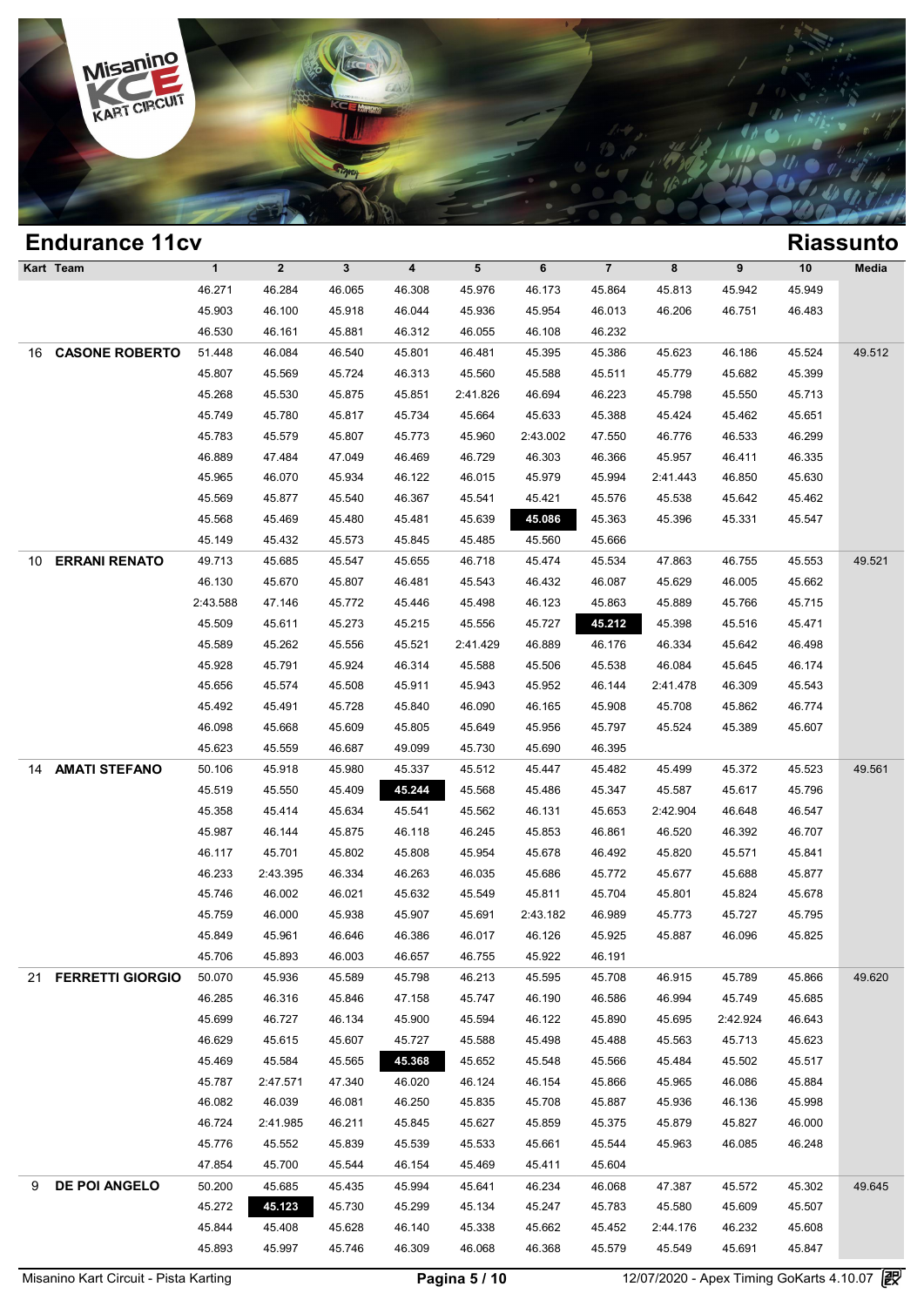

| <b>Endurance 11cv</b>         |              |              |              |          |          |        |                |          |        |          | <b>Riassunto</b> |
|-------------------------------|--------------|--------------|--------------|----------|----------|--------|----------------|----------|--------|----------|------------------|
| Kart Team                     | $\mathbf{1}$ | $\mathbf{2}$ | $\mathbf{3}$ | 4        | 5        | 6      | $\overline{7}$ | 8        | 9      | 10       | Media            |
|                               | 45.539       | 45.621       | 45.815       | 45.930   | 45.812   | 45.919 | 46.081         | 45.765   | 45.876 | 45.881   |                  |
|                               | 2:43.800     | 47.030       | 46.168       | 46.059   | 46.098   | 46.035 | 45.862         | 45.786   | 45.926 | 46.827   |                  |
|                               | 45.921       | 45.759       | 46.847       | 46.096   | 46.151   | 45.908 | 46.404         | 46.221   | 46.131 | 2:42.955 |                  |
|                               | 46.466       | 46.175       | 45.942       | 46.434   | 46.419   | 46.195 | 46.142         | 45.820   | 45.886 | 46.175   |                  |
|                               | 46.256       | 46.026       | 47.281       | 45.960   | 46.124   | 46.027 | 46.000         | 46.011   | 46.198 | 45.849   |                  |
|                               | 47.558       | 45.628       | 46.178       | 46.053   | 46.475   | 45.960 | 45.845         |          |        |          |                  |
| <b>LELLI STEFANO</b><br>27    | 50.250       | 46.381       | 46.137       | 46.228   | 46.685   | 45.480 | 45.775         | 45.985   | 45.546 | 46.198   | 49.753           |
|                               | 45.540       | 46.319       | 45.537       | 46.138   | 45.713   | 46.308 | 46.939         | 46.361   | 45.728 | 45.748   |                  |
|                               | 45.807       | 46.406       | 45.989       | 46.187   | 45.793   | 46.054 | 2:42.100       | 47.391   | 45.768 | 45.982   |                  |
|                               | 46.610       | 45.781       | 45.940       | 45.867   | 45.665   | 45.477 | 45.513         | 45.490   | 45.722 | 46.010   |                  |
|                               | 45.583       | 45.699       | 45.586       | 45.942   | 45.776   | 45.789 | 45.749         | 45.818   | 46.588 | 45.879   |                  |
|                               | 45.683       | 2:48.587     | 46.982       | 46.486   | 46.727   | 47.058 | 46.337         | 46.339   | 46.202 | 46.033   |                  |
|                               | 46.089       | 46.392       | 45.932       | 46.138   | 46.116   | 46.476 | 45.948         | 46.177   | 46.029 | 46.436   |                  |
|                               | 46.381       | 2:42.144     | 46.207       | 45.974   | 45.751   | 46.032 | 45.833         | 45.739   | 45.804 | 45.741   |                  |
|                               | 45.721       | 45.821       | 45.867       | 45.689   | 45.794   | 45.698 | 45.818         | 45.927   | 45.830 | 45.872   |                  |
|                               | 45.991       | 46.183       | 45.933       | 45.737   | 45.582   | 46.178 |                |          |        |          |                  |
| <b>BERNARDONI STEF</b><br>24  | 50.988       | 47.118       | 46.880       | 46.257   | 46.371   | 48.962 | 46.829         | 46.558   | 46.302 | 46.670   | 50.202           |
|                               | 46.772       | 46.340       | 46.500       | 46.446   | 46.788   | 46.588 | 47.366         | 46.930   | 46.544 | 46.538   |                  |
|                               | 47.150       | 46.518       | 2:43.176     | 46.931   | 46.142   | 46.246 | 46.919         | 46.449   | 46.381 | 47.013   |                  |
|                               | 46.347       | 46.937       | 46.845       | 47.357   | 46.618   | 46.693 | 47.108         | 46.736   | 46.285 | 46.280   |                  |
|                               | 47.009       | 46.420       | 46.780       | 47.066   | 46.374   | 47.475 | 46.183         | 46.226   | 46.309 | 46.568   |                  |
|                               | 2:42.972     | 46.852       | 46.118       | 46.183   | 45.970   | 46.101 | 46.167         | 46.057   | 46.169 | 46.066   |                  |
|                               | 45.891       | 46.037       | 45.759       | 45.893   | 45.770   | 46.432 | 46.231         | 47.072   | 46.249 | 45.944   |                  |
|                               | 46.023       | 46.247       | 2:42.601     | 47.400   | 46.192   | 46.549 | 46.614         | 46.834   | 46.074 | 46.088   |                  |
|                               | 46.028       | 46.799       | 45.852       | 45.829   | 46.696   | 45.955 | 46.258         | 46.145   | 45.949 | 46.104   |                  |
|                               | 45.960       | 46.023       | 46.143       | 46.394   | 46.218   |        |                |          |        |          |                  |
| <b>CHIAPPONI GIANLU</b><br>19 | 51.328       | 46.149       | 47.070       | 46.345   | 46.128   | 53.348 | 46.208         | 45.610   | 46.027 | 46.588   | 50.352           |
|                               | 46.187       | 45.855       | 46.007       | 45.775   | 45.691   | 45.717 | 45.787         | 45.751   | 45.746 | 46.181   |                  |
|                               | 45.836       | 46.381       | 45.733       | 2:46.231 | 48.010   | 46.772 | 46.335         | 46.322   | 46.641 | 47.425   |                  |
|                               | 46.709       | 46.282       | 46.751       | 47.003   | 46.334   | 46.469 | 46.325         | 46.311   | 47.182 | 46.488   |                  |
|                               | 47.263       | 47.893       | 47.177       | 46.603   | 2:46.819 | 46.649 | 46.267         | 45.828   | 45.803 | 46.950   |                  |
|                               | 46.482       | 46.222       | 46.359       | 46.216   | 46.356   | 45.832 | 47.044         | 46.428   | 45.880 | 45.837   |                  |
|                               | 45.597       | 46.089       | 46.293       | 45.893   | 45.779   | 45.912 | 45.934         | 2:48.074 | 47.224 | 47.359   |                  |
|                               | 46.807       | 46.414       | 47.089       | 46.635   | 46.420   | 46.223 | 46.906         | 46.353   | 45.913 | 46.335   |                  |
|                               | 46.945       | 46.528       | 46.128       | 46.635   | 46.569   | 46.202 | 47.222         | 46.057   | 46.469 | 46.386   |                  |
|                               | 47.380       | 47.216       | 46.570       | 46.038   | 46.954   |        |                |          |        |          |                  |
| <b>NATALINI SAVERIO</b><br>11 | 51.426       | 47.203       | 46.709       | 45.897   | 45.796   | 56.433 | 45.785         | 45.872   | 46.488 | 45.945   | 50.431           |
|                               | 45.939       | 45.866       | 45.729       | 45.854   | 45.891   | 46.497 | 46.118         | 45.711   | 45.860 | 45.801   |                  |
|                               | 45.906       | 45.995       | 45.718       | 46.467   | 2:41.786 | 47.309 | 49.107         | 46.381   | 46.008 | 46.021   |                  |
|                               | 46.082       | 45.795       | 46.409       | 46.042   | 46.153   | 45.933 | 45.921         | 46.176   | 46.131 | 46.271   |                  |
|                               | 46.153       | 45.770       | 46.062       | 46.996   | 46.048   | 46.257 | 45.781         | 45.899   | 45.804 | 47.289   |                  |
|                               | 46.430       | 46.327       | 45.949       | 2:47.714 | 47.954   | 47.630 | 46.378         | 46.774   | 46.095 | 46.246   |                  |
|                               | 46.154       | 46.019       | 46.329       | 46.025   | 50.203   | 50.511 | 46.506         | 2:48.105 | 50.837 | 46.874   |                  |
|                               | 46.683       | 46.852       | 47.036       | 46.393   | 47.391   | 45.926 | 47.166         | 46.204   | 46.126 | 46.271   |                  |
|                               | 46.015       | 47.162       | 46.876       | 46.542   | 46.277   | 46.330 | 46.326         | 47.850   | 46.424 | 47.055   |                  |
|                               | 46.335       | 46.529       | 46.797       | 46.473   | 46.430   |        |                |          |        |          |                  |
| 23 RUSSO FEDERICO             | 50.313       | 46.988       | 46.155       | 46.199   | 46.395   | 49.157 | 46.166         | 46.007   | 46.434 | 46.254   | 50.592           |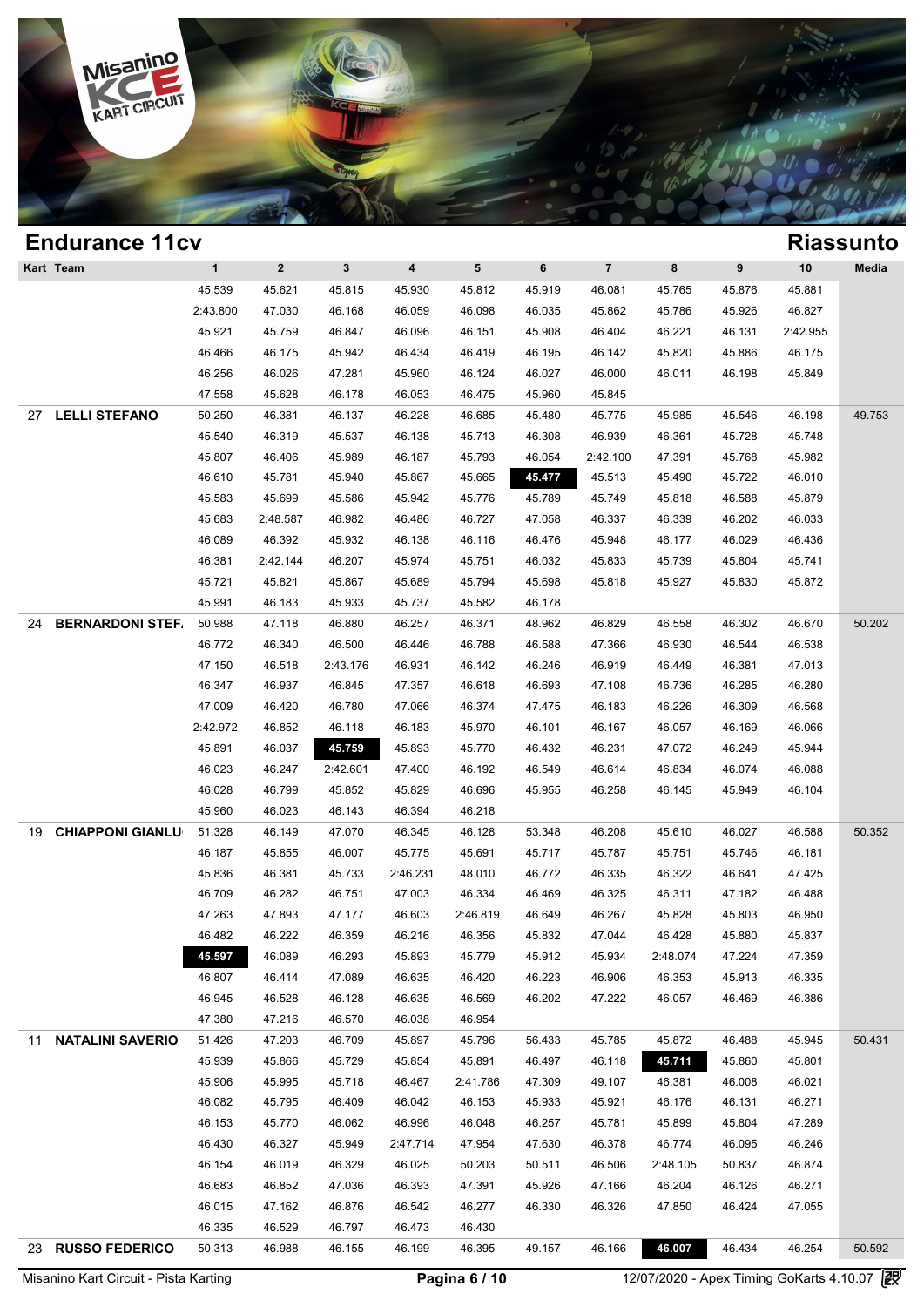

# **Endurance 11cv Riassunto Kart Team 1 2 3 4 5 6 7 8 9 10 Media 1**<br>
46.428 46.255 46.350 46.166 46.216 46.141 46.164 47.048 46.061 46.239<br>
46.050 46.209 46.450 2:48.592 47.775 47.297 46.792 46.590 46.348 46.239 1 2 3 4 5 6 7 8 9 10 Med<br>46.428 46.255 46.350 46.166 46.216 46.141 46.164 47.048 46.061 46.239<br>46.059 46.398 46.450 2:48.593 47.776 47.307 46.793 46.599 46.348 46.770<br>46.545 47.085 46.912 47.507 46.316 46.760 47.020 46.463 1 2 3 4 5 6 7 8 9 10 Med<br>46.428 46.255 46.350 46.166 46.216 46.141 46.164 47.048 46.061 46.239<br>46.059 46.398 46.450 2:48.593 47.776 47.307 46.793 46.599 46.348 46.770<br>46.545 47.085 46.812 47.507 46.316 46.769 47.030 46.163 46.428 46.255 46.350 46.166 46.216 46.141 46.164 47.048 46.061 46.239<br>46.059 46.398 46.450 2:48.593 47.776 47.307 46.793 46.599 46.348 46.770<br>46.545 47.085 46.812 47.507 46.316 46.769 47.030 46.163 46.722 46.727<br>46.508 46. 46.059 46.398 46.450 2:48.593 47.776 47.307 46.793 46.599 46.348 46.770<br>46.545 47.085 46.812 47.507 46.316 46.769 47.030 46.163 46.722 46.727<br>46.508 46.758 46.231 2:43.102 48.117 46.972 47.254 46.149 47.420 47.246<br>47.243 4 46.545 47.085 46.812 47.507 46.316 46.769 47.030 46.163 46.722 46.727<br>46.508 46.758 46.231 2:43.102 48.117 46.972 47.254 46.149 47.420 47.246<br>47.243 46.810 47.374 54.480 47.294 47.265 46.303 46.028 46.177 46.368<br>46.531 46. 46.508 46.758 46.231 2:43.102 48.117 46.972 47.254 46.149 47.420 47.246<br>47.243 46.810 47.374 54.480 47.294 47.265 46.303 46.028 46.177 46.368<br>46.531 46.602 46.448 46.693 46.061 46.432 2:41.976 47.327 46.860 47.003<br>46.602 4 47.243 46.810 47.374 54.480 47.294 47.265 46.303 46.028 46.177 46.368<br>46.531 46.602 46.448 46.693 46.061 46.432 2:41.976 47.327 46.860 47.003<br>46.602 46.579 46.761 46.818 46.493 46.257 46.620 47.007 46.985 46.435<br>46.623 46. 46.531 46.602 46.448 46.693 46.061 46.44<br>46.602 46.579 46.761 46.818 46.493 46.2<br>46.623 46.684 46.546 47.010 46.671 46.44<br>47.695 51.301 47.007 46.610 46.885 1 **ROCCO ELISA** 50.780 47.350 47.663 46.633 46.853 54.745 47.157 47.022 46.705 46.582 51.150 46.623 46.684 46.546 47.010 46.671 46.400 46.977 46.577 46.979 46.791<br>47.695 51.301 47.007 46.610 46.885<br>50.780 47.350 47.663 46.633 46.853 54.745 47.157 47.022 46.705 46.582 51.1<br>47.303 47.030 46.996 46.912 46.844 46.833 47.695 51.301 47.007 46.610 46.885<br>
50.780 47.350 47.663 46.633 46.853 54.745 47.157 47.022 46.705 46.582 51.1<br>
47.303 47.030 46.996 46.912 46.844 46.833 47.145 47.277 46.650 47.971<br>
2:46.557 50.240 48.937 48.136 47.687 47 47.303 47.350 47.663 46.633 46.853 54.745 47.157 47.022 46.705 46.582 51.1<br>47.303 47.030 46.996 46.912 46.844 46.833 47.145 47.277 46.650 47.971<br>2:46.557 50.240 48.937 48.136 47.687 47.486 49.295 47.615 47.209 47.651<br>47.11 47.303 47.030 46.996 46.912 46.844 46.833 47.145 47.277 46.650 47.971<br>
2:46.557 50.240 48.937 48.136 47.687 47.486 49.295 47.615 47.209 47.651<br>
47.115 47.548 47.269 47.014 47.290 47.276 47.472 46.877 46.635 47.771<br>
46.892 46.557 50.240 48.937 48.136 47.687 47.486 49.295 47.615 47.209 47.651<br>47.115 47.548 47.269 47.014 47.290 47.276 47.472 46.877 46.635 47.771<br>46.892 46.587 47.287 47.477 2:46.639 48.964 47.663 46.644 47.074 48.354<br>46.511 46 47.115 47.548 47.269 47.014 47.290 47.276 47.472 46.877 46.635 47.771<br>46.892 46.587 47.287 47.477 2:46.639 48.964 47.663 46.644 47.074 48.354<br>46.511 46.529 47.634 47.770 46.713 46.633 46.676 48.365 46.637 47.199<br>46.384 46.7 46.892 46.587 47.287 47.477 2:46.639 48.964 47.663 46.644 47.074 48.354<br>46.511 46.529 47.634 47.770 46.713 46.633 46.676 48.365 46.637 47.199<br>46.384 46.750 46.473 46.840 47.049 46.787 47.067 47.624 48.585 2:44.874<br>48.936 4 46.511 46.529 47.634 47.770 46.713 46.633 46.676 48.365 46.637 47.199<br>46.384 46.750 46.473 46.840 47.049 46.787 47.067 47.624 48.585 2:44.874<br>48.936 47.445 46.863 46.841 46.608 47.339 46.791 46.990 46.740 46.781<br>46.697 46. 46.384 46.750 46.473 46.840 47.0<br>48.936 47.445 46.863 46.841 46.6<br>46.697 46.924 46.997 46.891 46.79<br>48.195 48.134 47.147 47.147 25 **MARZIANO ROSANNA** 51.611 46.603 45.812 45.980 47.361 45.668 45.525 45.524 45.540 46.110 51.073 46.697 46.924 46.997 46.891 46.796 46.791 46.837 47.350 46.771 46.497<br>48.195 48.134 47.147 47.147<br>51.611 46.603 45.812 45.980 47.361 45.668 45.525 45.524 45.540 46.110 51.0<br>45.484 45.702 45.558 45.914 45.473 46.461 45.918 4 48.195 48.134 47.147 47.147<br>
51.611 46.603 45.812 45.980 47.361 45.668 45.525 45.524 45.540 46.110 51.0<br>
45.484 45.702 45.558 45.914 45.473 46.461 45.918 46.009 45.382 45.539<br>
45.247 45.461 2:44.386 47.380 46.724 46.312 46 46.603 45.812 45.980 47.361 45.668 45.525 45.524 45.540 46.110 51.0<br>45.484 45.702 45.558 45.914 45.473 46.461 45.918 46.009 45.382 45.539<br>45.247 45.461 2:44.386 47.380 46.724 46.312 46.135 46.535 46.686 46.026<br>46.507 46.78 46.464 46.787 46.464 46.447 46.778 46.464 46.522 46.464 46.357 46.464 46.447 46.778 2:45.694 47.333 46.187 46.487 46.523 46.523 46.464 46.447 46.778 2:45.694 47.333 46.187 46.523 46.523 46.442 46.447 46.787 46.447 46.778 2: 46.227 46.461 2:44.386 47.380 46.724 46.312 46.135 46.535 46.686 46.026<br>46.507 46.787 46.231 46.063 46.187 46.575 46.555 46.663 46.636 46.204<br>46.357 46.464 46.447 46.778 2:45.694 47.333 46.192 46.187 46.657 46.589<br>46.449 46 46.507 46.787 46.231 46.063 46.187 46.575 46.555 46.663 46.636 46.204<br>46.357 46.464 46.447 46.778 2:45.694 47.333 46.192 46.187 46.657 46.589<br>46.449 46.642 46.495 46.432 47.140 46.630 46.443 46.523 46.522 46.477<br>46.354 46.0 46.357 46.464 46.447 46.778 2:45.694 47.333 46.192 46.187 46.657 46.589<br>46.449 46.642 46.495 46.432 47.140 46.630 46.443 46.523 46.522 46.477<br>46.354 46.024 46.383 46.501 46.539 47.105 48.931 2:46.769 51.815 46.887<br>46.735 4 46.449 46.642 46.495 46.432 47.1<br>46.354 46.024 46.383 46.501 46.5:<br>46.735 46.639 46.906 47.143 46.5<br>48.025 49.142 53.159 56.304 **Tabella dei giri** Giro 1 28  $\begin{array}{|c|c|c|c|c|}\n\hline\n\text{I1} & 28 & 14 & 26 & 8 \\
\text{Interv.} & & & 1.0 & 0.1 & 0.3 \\
\hline\n\end{array}$  $\begin{array}{|c|c|c|c|c|}\hline 26 & 8 & 2 & 9 \ \hline 0.1 & 0.7 & 0.7 \ \hline \end{array}$  $\begin{array}{c|c|c|c|c} 2 & 9 & 18 & 10 \\ 0.7 & 0.4 & 0.1 \end{array}$  $\begin{array}{|c|c|c|c|c|}\n 18 & 10 & 29 & 21 \\
 \hline\n 0.4 & 0.1 & 0.1 & 0.2\n \end{array}$  $\begin{array}{c|c} 21 & 4 \\ 0.2 & 0.5 \end{array}$  $\begin{array}{|c|c|c|c|}\n 21 & 4 & 27 & 16 \\
 \hline\n0.2 & 0.5 & 0.1 & 0.1\n \end{array}$  $\begin{array}{c|c} 16 & 22 \\ 0.1 & 0.2 \end{array}$  $\begin{array}{|c|c|c|c|}\n 16 & 22 & 25 & 19 \\
 \hline\n 0.1 & 0.2 & 0.1 & 0.2\n \end{array}$  $19<sub>0.2</sub>$  $23 \t 1 \t 0.2$  $11$ <sub>0.2</sub>  $\begin{array}{|c|c|c|c|}\n1 & 11 & 24 \\
\hline\n0.2 & 0.3 & \n\end{array}$ Giro 2 28 14  $26$ <sub>0.1</sub> 26  $\begin{array}{c|c|c|c|c} 2 & 26 & 9 & 8 \ 0.1 & 0.5 & 0.3 & 0.1 \end{array}$  $\begin{array}{c|c|c|c|c} 9 & 8 & 18 & 10 \\ 0.3 & 0.1 & 0.3 & 0.1 \end{array}$  $\begin{array}{|c|c|c|c|c|}\n 18 & 10 & 29 & 21 \\
 \hline\n 0.3 & 0.1 & 0.1 & 0.4\n \end{array}$  $\begin{array}{c|c} 21 & 4 \\ 0.4 & 0.8 \end{array}$  $16 \atop 0.2$  $\begin{array}{c|c|c|c|c} 4 & 16 & 27 & 19 \\ 0.8 & 0.2 & 0.1 & 0.5 \end{array}$  $\begin{array}{|c|c|c|c|}\n 27 & 19 & 25 & 22 \\
 \hline\n 0.1 & 0.5 & 0.2 & 0.3\n \end{array}$  $\frac{22}{0.3}$  $^{23}_{0.9}$  $1 \t 11$  $\begin{array}{|c|c|c|c|}\n1 & 11 & 24 \\
\hline\n0.6 & 0.1 & 0.2\n\end{array}$ Giro 3 28  $28 \begin{array}{|c|c|} 2 & 14 \end{array}$  14  $\begin{array}{|c|c|c|c|c|}\n 2 & 14 & 26 & 9 \\
 \hline\n 1.4 & 0.5 & 0.2 & 0.3\n \end{array}$  $\begin{array}{c|c} 9 & 8 \\ 0.3 & 0.2 \end{array}$  $\begin{array}{c|c|c|c|c} 9 & 8 & 18 & 10 \\ 0.3 & 0.2 & 0.2 & 0.2 \end{array}$  $\begin{array}{|c|c|c|c|c|}\n 18 & 10 & 29 & 21 \\
 \hline\n 0.2 & 0.2 & 0.4 & \n \end{array}$  $\begin{array}{|c|c|c|}\n 21 & 4 \\
 \hline\n 0.4 & 0.9\n \end{array}$  $\begin{array}{|c|c|c|c|}\n 21 & 4 & 27 & 16 \\
 \hline\n 0.4 & 0.9 & 0.8 & 0.2\n \end{array}$  $\begin{array}{|c|c|c|c|c|}\n 27 & 16 & 25 & 19 \\
 \hline\n0.8 & 0.2 & 0.1 & 1.0\n \end{array}$  $19 \atop 1.0$  $22$ <sub>0.0</sub>  $23$ <sub>0.4</sub>  $11$ <sub>1.3</sub>  $24 \atop 0.4$  $\begin{array}{ccc} 24 & 1 \\ 0.4 & 0.4 \end{array}$ Giro 4 28  $\begin{array}{|c|c|c|c|}\n\hline\n28 & 2 & 14 \\
\hline\n1.0 & 1.0\n\end{array}$  $\begin{array}{c|c|c|c|c} 2 & 14 & 26 & 9 \ \hline 1.0 & 0.5 & 0.6 \end{array}$  $\begin{array}{c|c} 9 & 8 \\ 0.6 & 0.1 \end{array}$  $\begin{array}{c|c|c|c|c} 9 & 8 & 18 & 10 \\ 0.6 & 0.1 & 0.0 & 0.2 \end{array}$  $\begin{array}{|c|c|c|c|c|}\n 18 & 10 & 29 & 21 \\
 \hline\n 0.0 & 0.2 & 0.1 & 0.7\n \end{array}$  $\begin{array}{|c|c|c|c|c|}\n 29 & 21 & 4 & 16 \\
 \hline\n 0.7 & 0.7 & 1.2\n \end{array}$  $\begin{array}{|c|c|c|c|c|}\n 4 & 16 & 27 & 25 \\
 \hline\n0.7 & 1.2 & 0.1 & 0.2\n \end{array}$  $\begin{array}{|c|c|c|c|}\n 27 & 25 & 22 & 19 \\
 \hline\n0.1 & 0.2 & 0.9 & 0.4\n\end{array}$  $\begin{array}{|c|c|c|c|}\n 22 & 19 & 23 & 11 \\
 \hline\n 0.9 & 0.4 & 0.3 & 1.0\n \end{array}$  $\begin{array}{|c|c|c|c|c|}\n 23 & 11 & 24 & 1 \\
 \hline\n0.3 & 1.0 & 0.7 & 0.7\n \end{array}$  $24$  1<br>0.7 0.7 Giro 5 28  $\begin{array}{|c|c|c|c|}\n\hline\n28 & 2 & 14 \\
\hline\n0.8 & 1.4\n\end{array}$  $\begin{array}{c|c|c|c|c} 2 & 14 & 26 & 9 \ \hline 0.8 & 0.7 & \ \end{array}$  $\begin{array}{c|c|c|c|c} 26 & 9 & 18 & 8 \ 0.6 & 0.7 & 0.3 & 0.2 \end{array}$  $\begin{array}{c|c} 8 & 25 \\ 0.2 & 0.6 \end{array}$  $\begin{array}{|c|c|c|c|c|}\n 8 & 29 & 10 & 21 \\
 \hline\n0.2 & 0.6 & 0.3 & 0.3\n \end{array}$  $\begin{array}{|c|c|c|}\n 21 & 4 \\
 \hline\n 0.3 & 0.1\n \end{array}$  $16_{2.0}$  $\begin{array}{|c|c|c|c|c|}\n 4 & 16 & 27 & 22 \\
 \hline\n 0.1 & 2.0 & 0.3 & 0.4\n \end{array}$  $\begin{array}{|c|c|c|c|}\n 27 & 22 & 25 & 19 \\
 \hline\n0.3 & 0.4 & 0.4 & 0.1\n \end{array}$  $\begin{array}{|c|c|c|c|c|}\n 25 & 19 & 23 & 11 \\
 \hline\n0.4 & 0.1 & 0.6 & 0.4\n \end{array}$  $\begin{array}{|c|c|c|c|c|}\n 23 & 11 & 24 & 1 \\
 \hline\n0.6 & 0.4 & 1.3 & 1.2\n \end{array}$  $24$  1<br>1.3 1.2 Giro 6 28  $28 \begin{array}{|c|c|c|} 2 & 14 \ \hline 0.4 & 1.9 \end{array}$  $\begin{array}{|c|c|c|c|c|}\n 2 & 14 & 26 & 18 \\
 \hline\n0.4 & 1.9 & 0.5 & 1.2\n \end{array}$  $\begin{array}{c|c} 18 & 8 \\ 1.2 & 0.1 \end{array}$  $\begin{array}{|c|c|c|c|c|}\n 18 & 8 & 9 & 29 \\
 \hline\n 1.2 & 0.1 & 0.1 & 0.2\n \end{array}$  $\begin{array}{|c|c|c|c|c|}\n 9 & 29 & 10 & 21 \\
 \hline\n 0.1 & 0.2 & 0.4 & 0.4\n \end{array}$  $\begin{array}{|c|c|c|}\n 21 & 4 \\
 \hline\n 0.4 & 0.2\n \end{array}$  $16$ <sub>1.8</sub>  $^{27}_{0.4}$  $25$ <sub>1.0</sub>  $\begin{array}{|c|c|c|c|}\n 27 & 25 & 22 & 23 \\
 \hline\n0.4 & 1.0 & 2.5 & 1.7\n \end{array}$  $23 \atop 1.7$  $24$ <sub>1.5</sub>  $\begin{array}{|c|c|c|c|}\n19 & 11 \\
\hline\n19 & 41\n\end{array}$ 1.9 <sup>11</sup> 4.1 <sup>1</sup> 0.9 Giro 7 28  $2$   $\begin{array}{|c|c|c|c|}\n\hline\n2 & 2 & 14 \\
0.1 & 2.5 & \n\end{array}$  $\begin{array}{|c|c|c|c|c|}\n 2 & 14 & 26 & 18 \\
 \hline\n0.1 & 2.5 & 0.3 & 1.4\n \end{array}$  $18$ <br> $14$  $\begin{array}{c|c} 9 & 8 \\ 0.9 & 0.0 \end{array}$  $^{29}_{0.9}$  $\begin{array}{|c|c|c|c|c|}\n 8 & 29 & 10 & 21 \\
 \hline\n 0.0 & 0.1 & 0.6\n \end{array}$  $\begin{array}{c|c} 21 & 4 \\ 0.6 & 0.0 \end{array}$  $16 \over 16$  $\frac{27}{0.8}$  $25$ <sub>0.8</sub>  $\begin{array}{|c|c|c|c|}\n 27 & 25 & 22 & 23 \\
 \hline\n0.8 & 0.8 & 2.7 & 2.2\n \end{array}$  $\frac{23}{22}$   $\frac{24}{22}$  $\begin{array}{|c|c|c|c|c|}\n 23 & 24 & 19 & 11 & 1 \\
 2.2 & 2.2 & 1.3 & 3.7 & 2.2\n \end{array}$  $\begin{array}{c|c} 11 & 1 \\ 3.7 & 2.2 \end{array}$ Giro 8 2  $\begin{array}{|c|c|c|c|c|c|}\n\hline\n2 & 28 & 14 \\
\hline\n0.5 & 27 & 27\n\end{array}$  $\begin{array}{|c|c|c|c|c|}\n 28 & 14 & 26 \\
 \hline\n 0.5 & 2.7 & 0.2\n \end{array}$  $\begin{array}{|c|c|c|c|c|}\n 14 & 26 & 18 & 29 \\
 2.7 & 0.2 & 1.5 & 1.5\n \end{array}$  $29 \t 9 \t 1.5 \t 1.2$  $^{21}_{0.3}$  $\begin{array}{c|c|c|c|c} 9 & 21 & 4 & 8 \ 1.2 & 0.3 & 0.1 & 0.0 \end{array}$  $\begin{array}{c|c|c|c|c} 4 & 8 & 10 & 16 \ 0.1 & 0.0 & 0.0 & 0.1 \end{array}$  $\begin{array}{c|c} 16 & 27 \\ 0.1 & 1.1 \end{array}$  $25$ <sub>0.3</sub>  $\begin{array}{|c|c|c|c|}\n 27 & 25 & 22 & 23 \\
\hline\n & 0.3 & 3.2 & 2.2\n \end{array}$  $\begin{array}{|c|c|c|}\n\hline\n23 & 24 \\
\hline\n2.2 & 2.7\n\end{array}$  $\begin{array}{|c|c|c|c|c|}\n 23 & 24 & 19 & 11 \\
 \hline\n & 2.7 & 0.4 & 3.9\n \end{array}$  $\begin{array}{|c|c|c|c|c|}\n 1 & 1 & 1 \\
 \hline\n 0.4 & 3.9 & 3.4\n \end{array}$ Giro 9 2  $\begin{array}{|c|c|c|c|c|}\n\hline\n2 & 28 & 14 \\
\hline\n0.5 & 3.0\n\end{array}$  $\begin{array}{|c|c|c|c|c|}\n 28 & 14 & 26 & 18 \\
 \hline\n0.5 & 3.0 & 0.2 & 1.7\n \end{array}$  $18 \atop 1.7$  $\begin{array}{c|c} 29 & 9 \\ 1.4 & 1.3 \end{array}$  $21$ <sub>0.5</sub>  $\begin{array}{c|c|c|c|c} 9 & 21 & 4 & 16 \ \hline 1.3 & 0.5 & 0.6 & 0.2 \ \end{array}$  $\begin{array}{c|c} 16 & 8 \\ 0.2 & 0.1 \end{array}$  $10^{0.2}$  $\begin{array}{|c|c|c|c|c|}\n 8 & 10 & 27 & 25 \\
 \hline\n0.1 & 0.2 & 0.1 & 0.3\n \end{array}$  $\begin{array}{|c|c|c|c|}\n 27 & 25 & 22 & 23 \\
 \hline\n0.1 & 0.3 & 3.8 & 2.4\n \end{array}$  $\begin{array}{|c|c|c|}\n 23 & 24 \\
 \hline\n 2.4 & 2.6\n \end{array}$  $\begin{array}{|c|c|c|c|c|}\n 23 & 24 & 19 & 11 \\
 \hline\n 2.4 & 2.6 & 0.1 & 4.4\n \end{array}$  $\begin{array}{|c|c|c|c|}\n 10 & 11 & 1 \\
 \hline\n 0.1 & 4.4 & 3.6\n \end{array}$ Giro 10  $\begin{array}{|c|c|c|c|c|} \hline 2 & 28 & 28 \\ \hline 0.7 & & & \end{array}$  $\begin{array}{c|c} 14 & 26 \\ 34 & 0.1 \end{array}$  $\begin{array}{|c|c|c|c|c|}\n 14 & 26 & 18 & 29 & 9 \\
 \hline\n 3.4 & 0.1 & 1.9 & 1.2 & 1.1\n \end{array}$  $\begin{array}{|c|c|c|c|c|}\n 29 & 9 & 21 & 4 \\
 \hline\n & 1.1 & 1.1 & 0.1\n \end{array}$  $\begin{array}{|c|c|c|c|}\n 4 & 16 \\
 \hline\n 0.1 & 0.3\n \end{array}$  $\begin{array}{c|c|c|c|c} 4 & 16 & 10 & 8 \ 0.1 & 0.3 & 0.4 & 0.1 \end{array}$  $\begin{array}{|c|c|c|c|c|}\n 10 & 8 & 27 & 25 \\
 \hline\n0.4 & 0.1 & 0.6 & 0.2\n\end{array}$  $\begin{array}{|c|c|c|c|}\n 27 & 25 & 22 & 23 \\
 \hline\n0.6 & 0.2 & 3.5 & 2.9\n\end{array}$  $\begin{array}{|c|c|c|}\n\hline\n23 & 24 \\
\hline\n29 & 3.0\n\end{array}$  $\begin{array}{c|c|c|c} 23 & 24 & 19 & 11 \\ 2.9 & 3.0 & 0.0 & 3.8 \end{array}$  $\frac{11}{3.8}$  $\begin{array}{ccc} 11 & 1 \\ 3.8 & 4.2 \end{array}$ Giro 11 2  $\begin{array}{|c|c|c|c|}\n\hline\n2 & 28 & 14 \\
\hline\n0.9 & 3.9 & \n\end{array}$  $\begin{array}{|c|c|c|c|c|}\n 28 & 14 & 26 & 18 \\
 \hline\n0.9 & 3.9 & 0.4 & 1.7\n \end{array}$  $18$ <sub>1.7</sub>  $29$ <sub>1.1</sub>  $\begin{array}{c|c} 9 & 4 \\ 0.9 & 1.9 \end{array}$  $\begin{array}{c|c|c|c|c} 9 & 4 & 21 & 16 \ 0.9 & 1.9 & 0.2 & 0.0 \end{array}$  $\begin{array}{c|c} 16 & 8 \\ 0.0 & 0.2 \end{array}$  $\begin{array}{c|c|c|c|c} 16 & 8 & 10 & 27 \ 0.0 & 0.2 & 0.5 & 0.2 \end{array}$  $27 \n\n0.2 \n\n0.5 \n\n0.2$  $\begin{array}{|c|c|c|c|}\n 27 & 25 & 22 & 23 \\
 0.2 & 0.2 & 4.1 & 3.3\n \end{array}$  $\begin{array}{|c|c|c|}\n 23 & 19 \\
 3.3 & 2.8\n \end{array}$  $\begin{array}{|c|c|c|c|c|}\n 23 & 19 & 24 & 11 \\
 \hline\n 3.3 & 2.8 & 0.5 & 3.0\n \end{array}$  $11_{3.0}$  $\begin{array}{ccc} 11 & 1 \\ 3.0 & 5.6 \end{array}$ Giro 12 2  $\begin{array}{|c|c|c|c|c|}\n\hline\n2 & 28 & 14 \\
\hline\n1.2 & 4.2 & \end{array}$  $\begin{array}{|c|c|c|c|c|}\n 28 & 14 & 26 & 18 \\
 \hline\n & 4.2 & 0.2 & 2.1\n \end{array}$  $18^{2.1}$  $^{29}_{0.9}$  $\begin{array}{c|c} 9 & 4 \\ 0.5 & 2.4 \end{array}$  $\begin{array}{c|c|c|c|c} 9 & 4 & 16 & 8 \ 0.5 & 2.4 & 0.2 & 0.3 \end{array}$  $\begin{array}{|c|c|c|}\n 8 & 21 \\
 \hline\n 0.3 & 0.3\n \end{array}$  $\begin{array}{|c|c|c|c|c|}\n 8 & 21 & 10 & 25 \\
 \hline\n0.3 & 0.3 & 0.1 & 0.4\n \end{array}$  $\begin{array}{|c|c|c|}\n 25 & 27 \\
 \hline\n 0.4 & 0.4\n \end{array}$  $\begin{array}{|c|c|c|c|}\n 25 & 27 & 22 & 23 \\
 \hline\n0.4 & 0.4 & 3.7 & 3.8\n \end{array}$  $\begin{array}{c|c|c|c}\n 22 & 23 & 19 & 24 \\
 3.8 & 2.4 & 1.0\n \end{array}$  $\frac{24}{1.0}$  $24$  11 1<br>1.0 2.5 6.8  $1_{6.8}$ Giro 13 2  $\begin{array}{|c|c|c|c|c|}\n\hline\n2 & 28 & 14 \\
\hline\n14 & 45 & 2\n\end{array}$  $\begin{array}{|c|c|c|c|c|}\n 28 & 14 & 26 & 18 \\
 \hline\n & 4.5 & 0.2 & 2.4\n \end{array}$  $\begin{array}{|c|c|c|c|c|}\hline 26 & 18 & 29 & 9 \ \hline 0.2 & 2.4 & 0.8 & 0.7 \ \hline \end{array}$  $\begin{array}{c|c} 9 & 4 \\ 07 & 25 \end{array}$  $\begin{array}{c|c|c|c|c} 9 & 4 & 16 & 8 \ 0.7 & 2.5 & 0.1 & 0.2 \end{array}$  $\begin{array}{c|c} 8 & 21 \\ 0.2 & 0.5 \end{array}$  $\begin{array}{c|c|c|c|c} 8 & 21 & 10 & 25 \\ 0.5 & 0.1 & 0.1 \end{array}$  $25 \n\begin{array}{|c|c|}\n27 \\
03\n\end{array}$  $\begin{array}{|c|c|c|c|}\n 25 & 27 & 22 & 23 \\
 \hline\n0.1 & 0.3 & 4.0 & 4.3\n \end{array}$  $\begin{array}{|c|c|c|c|c|}\n 22 & 23 & 19 & 24 \\
 \hline\n 4.0 & 4.3 & 2.1 & 1.5\n \end{array}$  $\begin{array}{|c|c|c|c|}\n 24 & 11 \\
 \hline\n 15 & 17\n \end{array}$  $24$  11 1<br>1.5 1.7 8.0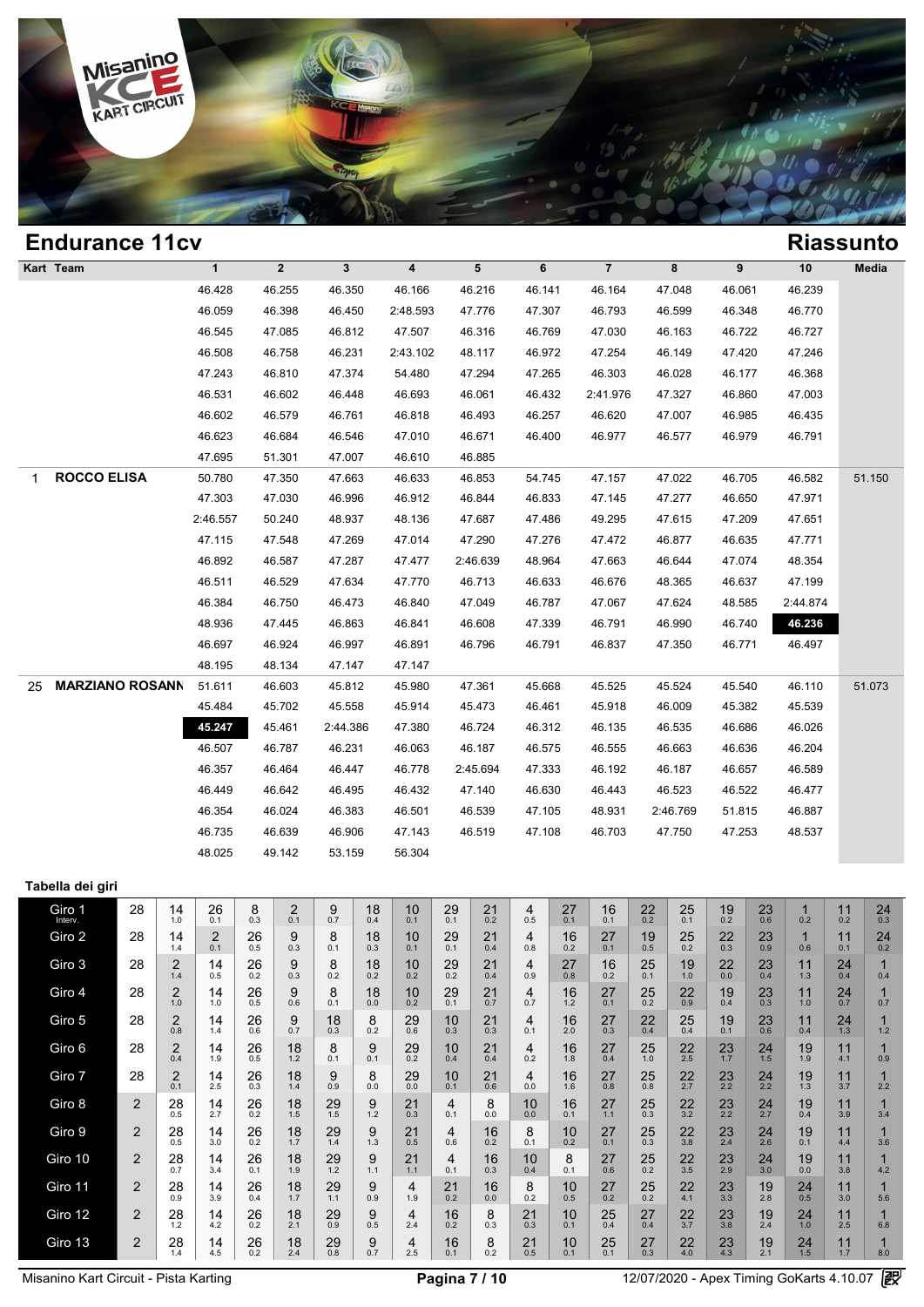

| Giro 15<br>26<br>18<br>29<br>9<br>2<br>28<br>14<br>4<br>16<br>8<br>25<br>10<br>27<br>21<br>$\frac{22}{3.5}$<br>23<br>19<br>$^{24}_{3.2}$<br>1.9<br>4.9<br>2.9<br>0.5<br>0.1<br>0.4<br>0.4<br>0.3<br>4.9<br>1.2<br>0.1<br>0.1<br>3.9<br>0.1<br>0.4<br>Giro 16<br>28<br>9<br>22<br>$\overline{2}$<br>26<br>18<br>29<br>16<br>25<br>8<br>27<br>21<br>23<br>19<br>24<br>14<br>4<br>10<br>2.9<br>0.2<br>0.3<br>0.5<br>0.1<br>0.2<br>3.8<br>4.1<br>4.7<br>0.2<br>2.8<br>4.4<br>1.0<br>0.2<br>0.2<br>4.6<br>0.7<br>Giro 17<br>$\overline{2}$<br>28<br>26<br>18<br>29<br>9<br>16<br>25<br>8<br>21<br>27<br>22<br>23<br>14<br>4<br>10<br>19<br>11<br>4.6<br>2.9<br>0.6<br>0.7<br>0.1<br>1.0<br>2.9<br>$5.0$<br>3.4<br>0.3<br>0.1<br>4.1<br>$1.2$<br>0.4<br>0.1<br>0.4<br>4.6<br>Giro 18<br>22<br>$\overline{2}$<br>28<br>26<br>18<br>$^{29}_{0.1}$<br>9<br>16<br>8<br>25<br>$27 \atop 1.8$<br>$^{23}_{0.8}$<br>14<br>4<br>10<br>21<br>19<br>11<br>$0.\overline{2}$<br>1.8<br>4.0<br>3.2<br>$1.2$<br>0.5<br>4.7<br>0.1<br>0.5<br>0.6<br>5.4<br>4.3<br>0.2<br>3.7<br>Giro 19<br>$\overline{2}$<br>$^{28}_{4.3}$<br>$^{26}_{0.2}$<br>$29_{3.1}$<br>18<br>9<br>16<br>8<br>$25$ <sub>0.3</sub><br>$27_{1.5}$<br>21<br>$22$<br>$2.0$<br>14<br>4<br>10<br>19<br>$^{23}_{1.2}$<br>11<br>0.4<br>0.5<br>5.2<br>5.1<br>0.2<br>1.1<br>0.3<br>4.4<br>0.8<br>3.5<br>Giro 20<br>28<br>22<br>$\overline{2}$<br>14<br>26<br>29<br>18<br>9<br>8<br>25<br>10<br>27<br>21<br>19<br>23<br>16<br>4<br>11<br>$1.2$<br>0.2<br>2.7<br>0.5<br>2.1<br>4.9<br>5.4<br>0.2<br>0.4<br>1.1<br>0.3<br>1.6<br>0.4<br>5.6<br>4.3<br>0.9<br>3.1<br>Giro 21<br>$\overline{2}$<br>28<br>26<br>29<br>18<br>9<br>8<br>$25$ <sub>0.3</sub><br>27<br>21<br>22<br>19<br>14<br>16<br>4<br>23<br>11<br>24<br>5.5<br>0.2<br>3.0<br>0.2<br>0.3<br>2.0<br>5.7<br>1.4<br>4.9<br>5.4<br>0.3<br>0.6<br>3.7<br>1.4<br>3.1<br>2.9<br>Giro 22<br>$\overline{2}$<br>14<br>26<br>29<br>18<br>9<br>8<br>27<br>22<br>19<br>$23 \atop 1.5$<br>28<br>16<br>25<br>21<br>11<br>24<br>4<br>5.4<br>0.2<br>3.1<br>0.3<br>0.4<br>4.1<br>0.6<br>$1.0$<br>2.5<br>1:22<br>10.7<br>11.5<br>0.4<br>1.4<br>6.4<br>3.8<br>Giro 23<br>$\overline{2}$<br>26<br>29<br>18<br>9<br>8<br>27<br>22<br>28<br>$25 \over 3.2$<br>14<br>16<br>21<br>19<br>$^{23}_{2.2}$<br>11<br>4<br>10<br>3.4<br>0.2<br>0.3<br>5.1<br>0.8<br>0.8<br>1:28<br>2.3<br>12.3<br>0.1<br>1.0<br>6.3<br>1.8<br>10.0<br>4.1<br>Giro 24<br>$\overline{2}$<br>26<br>29<br>9<br>8<br>27<br>21<br>22<br>28<br>25<br>19<br>23<br>14<br>16<br>11<br>18<br>4<br>10<br>0.7<br>5.2<br>$4.5\,$<br>13.0<br>0.1<br>3.5<br>1.1<br>3.8<br>0.4<br>6.0<br>0.5<br>11.0<br>1:28<br>5.9<br>3.0<br>0.4<br>12.1<br>Giro 25<br>$\overline{2}$<br>26<br>29<br>22<br>25<br>$^{23}_{4.3}$<br>14<br>9<br>8<br>27<br>21<br>28<br>18<br>16<br>10<br>11<br>19<br>4<br>13.7<br>0.1<br>3.6<br>0.8<br>4.5<br>6.2<br>0.3<br>1.0<br>1:39<br>6.1<br>2.1<br>0.5<br>5.5<br>0.8<br>11.9<br>1.9<br>Giro 26<br>$\overline{2}$<br>26<br>29<br>9<br>27<br>21<br>22<br>$28$ <sub>1:39</sub><br>18<br>25<br>23<br>14<br>8<br>4<br>16<br>10<br>11<br>19<br>3.2<br>4.8<br>14.7<br>0.3<br>0.8<br>4.4<br>6.7<br>0.4<br>0.5<br>5.8<br>2.7<br>0.6<br>5.4<br>0.9<br>12.9<br>1.4<br>Giro 27<br>$\overline{2}$<br>9<br>8<br>22<br>28<br>29<br>18<br>25<br>23<br>26<br>14<br>21<br>4<br>16<br>10<br>27<br>19<br>11<br>3.9<br>15.2<br>0.7<br>3.9<br>4.3<br>7.6<br>0.2<br>1:40<br>3.8<br>1.9<br>2.6<br>5.1<br>0.5<br>0.6<br>14.5<br>1.3<br>1.3 | 11<br>$\mathbf{1}$<br>0.2<br>10.1<br>11<br>$\mathbf{1}$<br>0.1<br>10.4<br>24<br>$\mathbf{1}$<br>1.0<br>10.4<br>$^{24}_{2.2}$<br>$\mathbf{1}$<br>10.7<br>$^{24}_{2.9}$<br>$\mathbf{1}$<br>10.8<br>24<br>$\mathbf{1}$<br>3.6<br>12.2<br>10<br>1<br>1:38<br>33.2<br>10<br>$\mathbf{1}$<br>5.9<br>36.3<br>$24$<br>18.3<br>1<br>21.1<br>24<br>$\mathbf{1}$<br>3.0<br>22.3<br>$\mathbf{1}$<br>24<br>1.4<br>23.9<br>24<br>1<br>0.3<br>25.1<br>$\mathbf{1}$<br>24<br>0.5<br>27.5<br>$^{24}_{0.3}$<br>$\mathbf{1}$ |
|--------------------------------------------------------------------------------------------------------------------------------------------------------------------------------------------------------------------------------------------------------------------------------------------------------------------------------------------------------------------------------------------------------------------------------------------------------------------------------------------------------------------------------------------------------------------------------------------------------------------------------------------------------------------------------------------------------------------------------------------------------------------------------------------------------------------------------------------------------------------------------------------------------------------------------------------------------------------------------------------------------------------------------------------------------------------------------------------------------------------------------------------------------------------------------------------------------------------------------------------------------------------------------------------------------------------------------------------------------------------------------------------------------------------------------------------------------------------------------------------------------------------------------------------------------------------------------------------------------------------------------------------------------------------------------------------------------------------------------------------------------------------------------------------------------------------------------------------------------------------------------------------------------------------------------------------------------------------------------------------------------------------------------------------------------------------------------------------------------------------------------------------------------------------------------------------------------------------------------------------------------------------------------------------------------------------------------------------------------------------------------------------------------------------------------------------------------------------------------------------------------------------------------------------------------------------------------------------------------------------------------------------------------------------------------------------------------------------------------------------------------------------------------------------------------------------------------------------------------------------------------------------------------------------------------------------------------------------------------------------------------------------------------------------------------------------------------------------------------------------------------------------------------------------------------------------------------------------------------------------------------------------------------------------------------------------------------------------------------------------------------------------------------------------------------------------------------------------|-----------------------------------------------------------------------------------------------------------------------------------------------------------------------------------------------------------------------------------------------------------------------------------------------------------------------------------------------------------------------------------------------------------------------------------------------------------------------------------------------------------|
|                                                                                                                                                                                                                                                                                                                                                                                                                                                                                                                                                                                                                                                                                                                                                                                                                                                                                                                                                                                                                                                                                                                                                                                                                                                                                                                                                                                                                                                                                                                                                                                                                                                                                                                                                                                                                                                                                                                                                                                                                                                                                                                                                                                                                                                                                                                                                                                                                                                                                                                                                                                                                                                                                                                                                                                                                                                                                                                                                                                                                                                                                                                                                                                                                                                                                                                                                                                                                                                                    |                                                                                                                                                                                                                                                                                                                                                                                                                                                                                                           |
|                                                                                                                                                                                                                                                                                                                                                                                                                                                                                                                                                                                                                                                                                                                                                                                                                                                                                                                                                                                                                                                                                                                                                                                                                                                                                                                                                                                                                                                                                                                                                                                                                                                                                                                                                                                                                                                                                                                                                                                                                                                                                                                                                                                                                                                                                                                                                                                                                                                                                                                                                                                                                                                                                                                                                                                                                                                                                                                                                                                                                                                                                                                                                                                                                                                                                                                                                                                                                                                                    |                                                                                                                                                                                                                                                                                                                                                                                                                                                                                                           |
|                                                                                                                                                                                                                                                                                                                                                                                                                                                                                                                                                                                                                                                                                                                                                                                                                                                                                                                                                                                                                                                                                                                                                                                                                                                                                                                                                                                                                                                                                                                                                                                                                                                                                                                                                                                                                                                                                                                                                                                                                                                                                                                                                                                                                                                                                                                                                                                                                                                                                                                                                                                                                                                                                                                                                                                                                                                                                                                                                                                                                                                                                                                                                                                                                                                                                                                                                                                                                                                                    |                                                                                                                                                                                                                                                                                                                                                                                                                                                                                                           |
|                                                                                                                                                                                                                                                                                                                                                                                                                                                                                                                                                                                                                                                                                                                                                                                                                                                                                                                                                                                                                                                                                                                                                                                                                                                                                                                                                                                                                                                                                                                                                                                                                                                                                                                                                                                                                                                                                                                                                                                                                                                                                                                                                                                                                                                                                                                                                                                                                                                                                                                                                                                                                                                                                                                                                                                                                                                                                                                                                                                                                                                                                                                                                                                                                                                                                                                                                                                                                                                                    |                                                                                                                                                                                                                                                                                                                                                                                                                                                                                                           |
|                                                                                                                                                                                                                                                                                                                                                                                                                                                                                                                                                                                                                                                                                                                                                                                                                                                                                                                                                                                                                                                                                                                                                                                                                                                                                                                                                                                                                                                                                                                                                                                                                                                                                                                                                                                                                                                                                                                                                                                                                                                                                                                                                                                                                                                                                                                                                                                                                                                                                                                                                                                                                                                                                                                                                                                                                                                                                                                                                                                                                                                                                                                                                                                                                                                                                                                                                                                                                                                                    |                                                                                                                                                                                                                                                                                                                                                                                                                                                                                                           |
|                                                                                                                                                                                                                                                                                                                                                                                                                                                                                                                                                                                                                                                                                                                                                                                                                                                                                                                                                                                                                                                                                                                                                                                                                                                                                                                                                                                                                                                                                                                                                                                                                                                                                                                                                                                                                                                                                                                                                                                                                                                                                                                                                                                                                                                                                                                                                                                                                                                                                                                                                                                                                                                                                                                                                                                                                                                                                                                                                                                                                                                                                                                                                                                                                                                                                                                                                                                                                                                                    |                                                                                                                                                                                                                                                                                                                                                                                                                                                                                                           |
|                                                                                                                                                                                                                                                                                                                                                                                                                                                                                                                                                                                                                                                                                                                                                                                                                                                                                                                                                                                                                                                                                                                                                                                                                                                                                                                                                                                                                                                                                                                                                                                                                                                                                                                                                                                                                                                                                                                                                                                                                                                                                                                                                                                                                                                                                                                                                                                                                                                                                                                                                                                                                                                                                                                                                                                                                                                                                                                                                                                                                                                                                                                                                                                                                                                                                                                                                                                                                                                                    |                                                                                                                                                                                                                                                                                                                                                                                                                                                                                                           |
|                                                                                                                                                                                                                                                                                                                                                                                                                                                                                                                                                                                                                                                                                                                                                                                                                                                                                                                                                                                                                                                                                                                                                                                                                                                                                                                                                                                                                                                                                                                                                                                                                                                                                                                                                                                                                                                                                                                                                                                                                                                                                                                                                                                                                                                                                                                                                                                                                                                                                                                                                                                                                                                                                                                                                                                                                                                                                                                                                                                                                                                                                                                                                                                                                                                                                                                                                                                                                                                                    |                                                                                                                                                                                                                                                                                                                                                                                                                                                                                                           |
|                                                                                                                                                                                                                                                                                                                                                                                                                                                                                                                                                                                                                                                                                                                                                                                                                                                                                                                                                                                                                                                                                                                                                                                                                                                                                                                                                                                                                                                                                                                                                                                                                                                                                                                                                                                                                                                                                                                                                                                                                                                                                                                                                                                                                                                                                                                                                                                                                                                                                                                                                                                                                                                                                                                                                                                                                                                                                                                                                                                                                                                                                                                                                                                                                                                                                                                                                                                                                                                                    |                                                                                                                                                                                                                                                                                                                                                                                                                                                                                                           |
|                                                                                                                                                                                                                                                                                                                                                                                                                                                                                                                                                                                                                                                                                                                                                                                                                                                                                                                                                                                                                                                                                                                                                                                                                                                                                                                                                                                                                                                                                                                                                                                                                                                                                                                                                                                                                                                                                                                                                                                                                                                                                                                                                                                                                                                                                                                                                                                                                                                                                                                                                                                                                                                                                                                                                                                                                                                                                                                                                                                                                                                                                                                                                                                                                                                                                                                                                                                                                                                                    |                                                                                                                                                                                                                                                                                                                                                                                                                                                                                                           |
|                                                                                                                                                                                                                                                                                                                                                                                                                                                                                                                                                                                                                                                                                                                                                                                                                                                                                                                                                                                                                                                                                                                                                                                                                                                                                                                                                                                                                                                                                                                                                                                                                                                                                                                                                                                                                                                                                                                                                                                                                                                                                                                                                                                                                                                                                                                                                                                                                                                                                                                                                                                                                                                                                                                                                                                                                                                                                                                                                                                                                                                                                                                                                                                                                                                                                                                                                                                                                                                                    |                                                                                                                                                                                                                                                                                                                                                                                                                                                                                                           |
|                                                                                                                                                                                                                                                                                                                                                                                                                                                                                                                                                                                                                                                                                                                                                                                                                                                                                                                                                                                                                                                                                                                                                                                                                                                                                                                                                                                                                                                                                                                                                                                                                                                                                                                                                                                                                                                                                                                                                                                                                                                                                                                                                                                                                                                                                                                                                                                                                                                                                                                                                                                                                                                                                                                                                                                                                                                                                                                                                                                                                                                                                                                                                                                                                                                                                                                                                                                                                                                                    |                                                                                                                                                                                                                                                                                                                                                                                                                                                                                                           |
|                                                                                                                                                                                                                                                                                                                                                                                                                                                                                                                                                                                                                                                                                                                                                                                                                                                                                                                                                                                                                                                                                                                                                                                                                                                                                                                                                                                                                                                                                                                                                                                                                                                                                                                                                                                                                                                                                                                                                                                                                                                                                                                                                                                                                                                                                                                                                                                                                                                                                                                                                                                                                                                                                                                                                                                                                                                                                                                                                                                                                                                                                                                                                                                                                                                                                                                                                                                                                                                                    |                                                                                                                                                                                                                                                                                                                                                                                                                                                                                                           |
| Giro 28<br>$\overline{2}$<br>26<br>28<br>8<br>27<br>$^{23}_{4.1}$<br>$21$<br>17.0<br>$^{22}_{0.6}$<br>14<br>29<br>18<br>9<br>4<br>16<br>10<br>25<br>19<br>11<br>1:40<br>0.5<br>3.0<br>0.3<br>2.1<br>1.9<br>0.1<br>15.7<br>1.8<br>0.4<br>1.1<br>5.2<br>14.1<br>1.4                                                                                                                                                                                                                                                                                                                                                                                                                                                                                                                                                                                                                                                                                                                                                                                                                                                                                                                                                                                                                                                                                                                                                                                                                                                                                                                                                                                                                                                                                                                                                                                                                                                                                                                                                                                                                                                                                                                                                                                                                                                                                                                                                                                                                                                                                                                                                                                                                                                                                                                                                                                                                                                                                                                                                                                                                                                                                                                                                                                                                                                                                                                                                                                                  | 28.7                                                                                                                                                                                                                                                                                                                                                                                                                                                                                                      |
| Giro 29<br>$\overline{2}$<br>$26$ <sub>1:37</sub><br>8<br>25<br>$22$<br>$34.2$<br>$^{28}_{2.5}$<br>14<br>$^{29}_{2.0}$<br>18<br>9<br>4<br>16<br>10<br>$21$<br>1.7<br>$27_{0.3}$<br>19<br>11<br>$^{23}_{4.5}$<br>1.3<br>1.8<br>0.9<br>1.1<br>0.9<br>0.9<br>0.7<br>14.2<br>0.7<br>5.4                                                                                                                                                                                                                                                                                                                                                                                                                                                                                                                                                                                                                                                                                                                                                                                                                                                                                                                                                                                                                                                                                                                                                                                                                                                                                                                                                                                                                                                                                                                                                                                                                                                                                                                                                                                                                                                                                                                                                                                                                                                                                                                                                                                                                                                                                                                                                                                                                                                                                                                                                                                                                                                                                                                                                                                                                                                                                                                                                                                                                                                                                                                                                                                | $^{24}_{0.3}$<br>1<br>29.5                                                                                                                                                                                                                                                                                                                                                                                                                                                                                |
| Giro 30<br>$\overline{2}$<br>$28$ <sub>1.7</sub><br>9<br>8<br>$^{21}_{0.3}$<br>22<br>25<br>$^{23}_{4.6}$<br>26<br>14<br>$^{29}_{0.6}$<br>18<br>16<br>10<br>27<br>11<br>19<br>4<br>17.4<br>2.4<br>1.2<br>0.4<br>1.9<br>0.7<br>1.0<br>1.3<br>5.4<br>2.3<br>15.0<br>0.6                                                                                                                                                                                                                                                                                                                                                                                                                                                                                                                                                                                                                                                                                                                                                                                                                                                                                                                                                                                                                                                                                                                                                                                                                                                                                                                                                                                                                                                                                                                                                                                                                                                                                                                                                                                                                                                                                                                                                                                                                                                                                                                                                                                                                                                                                                                                                                                                                                                                                                                                                                                                                                                                                                                                                                                                                                                                                                                                                                                                                                                                                                                                                                                               | $^{24}_{0.6}$<br>$\mathbf 1$<br>30.1                                                                                                                                                                                                                                                                                                                                                                                                                                                                      |
| 28<br>9<br>8<br>Giro 31<br>$\overline{2}$<br>26<br>14<br>$^{29}_{0.1}$<br>18<br>16<br>27<br>21<br>25<br>22<br>19<br>$^{23}_{4.5}$<br>10<br>11<br>4<br>0.1<br>0.3<br>17.4<br>1.8<br>2.6<br>2.0<br>1.5<br>5.1<br>0.3<br>14.4<br>1.2<br>0.2<br>1.0<br>1.7<br>3.4                                                                                                                                                                                                                                                                                                                                                                                                                                                                                                                                                                                                                                                                                                                                                                                                                                                                                                                                                                                                                                                                                                                                                                                                                                                                                                                                                                                                                                                                                                                                                                                                                                                                                                                                                                                                                                                                                                                                                                                                                                                                                                                                                                                                                                                                                                                                                                                                                                                                                                                                                                                                                                                                                                                                                                                                                                                                                                                                                                                                                                                                                                                                                                                                      | $\mathbf{1}$<br>24<br>0.4<br>30.9                                                                                                                                                                                                                                                                                                                                                                                                                                                                         |
| Giro 32<br>$\overline{2}$<br>26<br>$^{28}_{1.9}$<br>$^{29}_{2.6}$<br>18<br>9<br>8<br>16<br>21<br>$22$<br>0.7<br>$25$ <sub>0.8</sub><br>19<br>$23 \atop 5.3$<br>14<br>4<br>10<br>27<br>11<br>0.1<br>$1.\overline{7}$<br>0.5<br>17.6<br>$1.4$<br>1.7<br>0.4<br>1.9<br>5.0<br>13.6<br>0.8<br>3.6                                                                                                                                                                                                                                                                                                                                                                                                                                                                                                                                                                                                                                                                                                                                                                                                                                                                                                                                                                                                                                                                                                                                                                                                                                                                                                                                                                                                                                                                                                                                                                                                                                                                                                                                                                                                                                                                                                                                                                                                                                                                                                                                                                                                                                                                                                                                                                                                                                                                                                                                                                                                                                                                                                                                                                                                                                                                                                                                                                                                                                                                                                                                                                      | $\mathbf{1}$<br>$^{24}_{0.2}$<br>31.5                                                                                                                                                                                                                                                                                                                                                                                                                                                                     |
| Giro 33<br>$\overline{2}$<br>$28$ <sub>2.3</sub><br>$^{29}_{2.2}$<br>18<br>9<br>8<br>16<br>21<br>$27_{0.1}$<br>$^{22}_{0.6}$<br>$25$ <sub>1.3</sub><br>19<br>$23 \atop 5.3$<br>$^{26}_{17.6}$<br>14<br>4<br>10<br>11<br>2.0<br>0.7<br>2.4<br>4.4<br>13.7<br>1.1<br>$1.0$<br>1.7<br>4.1<br>0.4                                                                                                                                                                                                                                                                                                                                                                                                                                                                                                                                                                                                                                                                                                                                                                                                                                                                                                                                                                                                                                                                                                                                                                                                                                                                                                                                                                                                                                                                                                                                                                                                                                                                                                                                                                                                                                                                                                                                                                                                                                                                                                                                                                                                                                                                                                                                                                                                                                                                                                                                                                                                                                                                                                                                                                                                                                                                                                                                                                                                                                                                                                                                                                      | $\mathbf{1}$<br>$^{24}_{0.3}$<br>31.9                                                                                                                                                                                                                                                                                                                                                                                                                                                                     |
| 25<br>Giro 34<br>$\overline{2}$<br>26<br>28<br>29<br>18<br>9<br>8<br>16<br>21<br>27<br>22<br>19<br>23<br>14<br>4<br>10<br>11<br>5.8<br>2.9<br>0.4<br>1.6<br>17.1<br>1.9<br>2.0<br>0.1<br>1.7<br>1.7<br>0.1<br>2.1<br>3.9<br>0.2<br>13.7<br>3.0<br>4.6                                                                                                                                                                                                                                                                                                                                                                                                                                                                                                                                                                                                                                                                                                                                                                                                                                                                                                                                                                                                                                                                                                                                                                                                                                                                                                                                                                                                                                                                                                                                                                                                                                                                                                                                                                                                                                                                                                                                                                                                                                                                                                                                                                                                                                                                                                                                                                                                                                                                                                                                                                                                                                                                                                                                                                                                                                                                                                                                                                                                                                                                                                                                                                                                              | 24<br>$\mathbf{1}$<br>0.1<br>31.6                                                                                                                                                                                                                                                                                                                                                                                                                                                                         |
| 8<br>Giro 35<br>$\overline{2}$<br>26<br>28<br>29<br>18<br>9<br>16<br>21<br>22<br>$25$ <sub>2.3</sub><br>19<br>$23 \over 5.8$<br>14<br>4<br>10<br>27<br>11<br>0.3<br>18.2<br>2.1<br>1.5<br>2.4<br>0.7<br>0.1<br>3.8<br>0.3<br>13.7<br>3.2<br>$1.0$<br>2.4<br>1.7<br>4.6                                                                                                                                                                                                                                                                                                                                                                                                                                                                                                                                                                                                                                                                                                                                                                                                                                                                                                                                                                                                                                                                                                                                                                                                                                                                                                                                                                                                                                                                                                                                                                                                                                                                                                                                                                                                                                                                                                                                                                                                                                                                                                                                                                                                                                                                                                                                                                                                                                                                                                                                                                                                                                                                                                                                                                                                                                                                                                                                                                                                                                                                                                                                                                                             | $^{24}_{0.4}$<br>$\mathbf{1}$<br>32.3                                                                                                                                                                                                                                                                                                                                                                                                                                                                     |
| Giro 36<br>$\overline{2}$<br>26<br>28<br>29<br>18<br>8<br>9<br>16<br>21<br>27<br>22<br>25<br>19<br>$23$ <sub>6.1</sub><br>14<br>4<br>10<br>11<br>2.7<br>0.8<br>0.5<br>3.2<br>3.7<br>18.1<br>2.9<br>0.9<br>0.5<br>2.9<br>0.4<br>1.1<br>3.9<br>4.4<br>0.3<br>13.1                                                                                                                                                                                                                                                                                                                                                                                                                                                                                                                                                                                                                                                                                                                                                                                                                                                                                                                                                                                                                                                                                                                                                                                                                                                                                                                                                                                                                                                                                                                                                                                                                                                                                                                                                                                                                                                                                                                                                                                                                                                                                                                                                                                                                                                                                                                                                                                                                                                                                                                                                                                                                                                                                                                                                                                                                                                                                                                                                                                                                                                                                                                                                                                                    | $^{24}_{0.4}$<br>$\mathbf{1}$<br>32.9                                                                                                                                                                                                                                                                                                                                                                                                                                                                     |
| Giro 37<br>$\overline{2}$<br>$^{28}_{3.2}$<br>29<br>18<br>8<br>9<br>16<br>27<br>22<br>$25$<br>4.2<br>19<br>26<br>10<br>21<br>$^{23}_{6.8}$<br>4<br>14<br>11<br>0.4<br>2.9<br>0.7<br>3.7<br>0.3<br>0.5<br>18.0<br>2.0<br>0.5<br>2.0<br>0.9<br>4.7<br>12.4<br>4.1                                                                                                                                                                                                                                                                                                                                                                                                                                                                                                                                                                                                                                                                                                                                                                                                                                                                                                                                                                                                                                                                                                                                                                                                                                                                                                                                                                                                                                                                                                                                                                                                                                                                                                                                                                                                                                                                                                                                                                                                                                                                                                                                                                                                                                                                                                                                                                                                                                                                                                                                                                                                                                                                                                                                                                                                                                                                                                                                                                                                                                                                                                                                                                                                    | $^{24}_{0.4}$<br>$\mathbf{1}$<br>33.2                                                                                                                                                                                                                                                                                                                                                                                                                                                                     |
| Giro 38<br>29<br>9<br>$\overline{2}$<br>26<br>28<br>18<br>8<br>16<br>10<br>21<br>27<br>22<br>25<br>19<br>23<br>4<br>14<br>11<br>17.9<br>4.5<br>1.9<br>2.2<br>1.1<br>0.8<br>3.7<br>0.6<br>5.3<br>6.7<br>0.4<br>1.3<br>0.6<br>4.8<br>0.3<br>11.9<br>4.2                                                                                                                                                                                                                                                                                                                                                                                                                                                                                                                                                                                                                                                                                                                                                                                                                                                                                                                                                                                                                                                                                                                                                                                                                                                                                                                                                                                                                                                                                                                                                                                                                                                                                                                                                                                                                                                                                                                                                                                                                                                                                                                                                                                                                                                                                                                                                                                                                                                                                                                                                                                                                                                                                                                                                                                                                                                                                                                                                                                                                                                                                                                                                                                                              | 24<br>1<br>1.0<br>33.4                                                                                                                                                                                                                                                                                                                                                                                                                                                                                    |
| Giro 39<br>$\frac{22}{0.3}$<br>$^{29}_{4.6}$<br>11<br>2<br>26<br>$\frac{10}{3.7}$<br>$21$<br>5.0<br>$27_{0.3}$<br>$25$ <sub>6.6</sub><br>28<br>$^{18}_{0.9}$<br>16<br>14<br>8<br>9<br>19<br>$^{23}_{6.2}$<br>4<br>2.5<br>0.6<br>17.6<br>$1.4$<br>2.1<br>0.1<br>0.9<br>11.4<br>5.3                                                                                                                                                                                                                                                                                                                                                                                                                                                                                                                                                                                                                                                                                                                                                                                                                                                                                                                                                                                                                                                                                                                                                                                                                                                                                                                                                                                                                                                                                                                                                                                                                                                                                                                                                                                                                                                                                                                                                                                                                                                                                                                                                                                                                                                                                                                                                                                                                                                                                                                                                                                                                                                                                                                                                                                                                                                                                                                                                                                                                                                                                                                                                                                  | $^{24}_{0.6}$<br>33.7                                                                                                                                                                                                                                                                                                                                                                                                                                                                                     |
| Giro 40<br>$\overline{2}$<br>$^{29}_{4.6}$<br>28<br>8<br>9<br>21<br>27<br>22<br>25<br>19<br>23<br>26<br>18<br>4<br>14<br>16<br>10<br>11<br>0.2<br>0.5<br>17.4<br>1.9<br>0.8<br>2.1<br>2.7<br>0.7<br>0.4<br>3.6<br>5.2<br>0.7<br>6.5<br>11.5<br>5.5<br>6.4                                                                                                                                                                                                                                                                                                                                                                                                                                                                                                                                                                                                                                                                                                                                                                                                                                                                                                                                                                                                                                                                                                                                                                                                                                                                                                                                                                                                                                                                                                                                                                                                                                                                                                                                                                                                                                                                                                                                                                                                                                                                                                                                                                                                                                                                                                                                                                                                                                                                                                                                                                                                                                                                                                                                                                                                                                                                                                                                                                                                                                                                                                                                                                                                          | $^{24}_{0.1}$<br>1<br>35.2                                                                                                                                                                                                                                                                                                                                                                                                                                                                                |
| Giro 41<br>$\overline{2}$<br>8<br>9<br>14<br>25<br>26<br>29<br>28<br>18<br>4<br>16<br>10<br>21<br>27<br>22<br>11<br>19<br>23<br>17.3<br>4.7<br>2.2<br>1.9<br>1.1<br>0.3<br>0.2<br>0.8<br>0.7<br>7.1<br>11.3<br>5.7<br>0.7<br>2.9<br>3.4<br>5.1<br>6.6                                                                                                                                                                                                                                                                                                                                                                                                                                                                                                                                                                                                                                                                                                                                                                                                                                                                                                                                                                                                                                                                                                                                                                                                                                                                                                                                                                                                                                                                                                                                                                                                                                                                                                                                                                                                                                                                                                                                                                                                                                                                                                                                                                                                                                                                                                                                                                                                                                                                                                                                                                                                                                                                                                                                                                                                                                                                                                                                                                                                                                                                                                                                                                                                              | $\mathbf{1}$<br>24<br>0.6<br>35.1                                                                                                                                                                                                                                                                                                                                                                                                                                                                         |
| Giro 42<br>$\overline{2}$<br>28<br>8<br>9<br>26<br>29<br>18<br>4<br>14<br>16<br>10<br>21<br>27<br>22<br>$\frac{25}{7.5}$<br>11<br>19<br>$^{23}_{4.6}$<br>2.6<br>5.0<br>2.2<br>1.5<br>0.4<br>3.0<br>0.9<br>8.7<br>16.9<br>2.6<br>0.4<br>0.1<br>5.4<br>1.1<br>10.6                                                                                                                                                                                                                                                                                                                                                                                                                                                                                                                                                                                                                                                                                                                                                                                                                                                                                                                                                                                                                                                                                                                                                                                                                                                                                                                                                                                                                                                                                                                                                                                                                                                                                                                                                                                                                                                                                                                                                                                                                                                                                                                                                                                                                                                                                                                                                                                                                                                                                                                                                                                                                                                                                                                                                                                                                                                                                                                                                                                                                                                                                                                                                                                                   | $^{24}_{0.3}$<br>1<br>35.2                                                                                                                                                                                                                                                                                                                                                                                                                                                                                |
| Giro 43<br>$\overline{2}$<br>8<br>9<br>26<br>29<br>28<br>$18_{0.2}$<br>14<br>16<br>21<br>27<br>$22 \atop 1.5$<br>$\frac{25}{7.9}$<br>19<br>$^{23}_{3.6}$<br>4<br>10<br>11<br>2.8<br>2.0<br>2.8<br>0.9<br>16.8<br>5.1<br>2.7<br>1.9<br>0.4<br>0.1<br>5.4<br>10.2<br>9.9                                                                                                                                                                                                                                                                                                                                                                                                                                                                                                                                                                                                                                                                                                                                                                                                                                                                                                                                                                                                                                                                                                                                                                                                                                                                                                                                                                                                                                                                                                                                                                                                                                                                                                                                                                                                                                                                                                                                                                                                                                                                                                                                                                                                                                                                                                                                                                                                                                                                                                                                                                                                                                                                                                                                                                                                                                                                                                                                                                                                                                                                                                                                                                                             | $^{24}_{0.8}$<br>1<br>35.8                                                                                                                                                                                                                                                                                                                                                                                                                                                                                |
| Giro 44<br>2<br>29<br>28<br>8<br>9<br>$^{24}_{\,5.0}$<br>26<br>$18_{0.2}$<br>4<br>14<br>16<br>10<br>21<br>27<br>$22 \atop 1.5$<br>$25 \over 8.8$<br>11<br>19<br>2.5<br>2.7<br>2.5<br>1.5<br>16.8<br>5.1<br>2.8<br>1.9<br>0.3<br>0.1<br>5.2<br>10.4<br>9.5                                                                                                                                                                                                                                                                                                                                                                                                                                                                                                                                                                                                                                                                                                                                                                                                                                                                                                                                                                                                                                                                                                                                                                                                                                                                                                                                                                                                                                                                                                                                                                                                                                                                                                                                                                                                                                                                                                                                                                                                                                                                                                                                                                                                                                                                                                                                                                                                                                                                                                                                                                                                                                                                                                                                                                                                                                                                                                                                                                                                                                                                                                                                                                                                          | $\mathbf{1}$<br>23<br>36.2<br>1:18                                                                                                                                                                                                                                                                                                                                                                                                                                                                        |
| Giro 45<br>$\overline{2}$<br>29<br>8<br>9<br>14<br>25<br>26<br>18<br>4<br>16<br>21<br>27<br>22<br>11<br>24<br>28<br>10<br>19<br>14.8<br>5.5<br>2.5<br>2.1<br>2.7<br>$7.5$<br>16.7<br>3.2<br>0.4<br>0.1<br>1.6<br>1.7<br>19.3<br>1:05<br>7.2<br>21.4<br>21.1                                                                                                                                                                                                                                                                                                                                                                                                                                                                                                                                                                                                                                                                                                                                                                                                                                                                                                                                                                                                                                                                                                                                                                                                                                                                                                                                                                                                                                                                                                                                                                                                                                                                                                                                                                                                                                                                                                                                                                                                                                                                                                                                                                                                                                                                                                                                                                                                                                                                                                                                                                                                                                                                                                                                                                                                                                                                                                                                                                                                                                                                                                                                                                                                        | 23<br>1<br>$1.4$<br>39.5                                                                                                                                                                                                                                                                                                                                                                                                                                                                                  |
| $\overline{2}$<br>Giro 46<br>29<br>18<br>8<br>9<br>21<br>$24 \atop 16.0$<br>25<br>$26$<br>16.7<br>4<br>14<br>$27 \atop 1.8$<br>$22 \atop 1.7$<br>11<br>$28$ <sub>1:03</sub><br>10<br>$19_{20.4}$<br>16<br>$5.\overline{8}$<br>0.2<br>2.7<br>1.8<br>$7.5\,$<br>3.4<br>19.8<br>6.5<br>21.8<br>3.1<br>1.9                                                                                                                                                                                                                                                                                                                                                                                                                                                                                                                                                                                                                                                                                                                                                                                                                                                                                                                                                                                                                                                                                                                                                                                                                                                                                                                                                                                                                                                                                                                                                                                                                                                                                                                                                                                                                                                                                                                                                                                                                                                                                                                                                                                                                                                                                                                                                                                                                                                                                                                                                                                                                                                                                                                                                                                                                                                                                                                                                                                                                                                                                                                                                             | $23 \atop 1.7$<br>1<br>41.5                                                                                                                                                                                                                                                                                                                                                                                                                                                                               |
| Giro 47<br>$\overline{2}$<br>8<br>9<br>21<br>27<br>25<br>29<br>18<br>4<br>14<br>22<br>$24$<br>16.4<br>28<br>10<br>19<br>26<br>11<br>16<br>2.0<br>1.8<br>1:02<br>5.8<br>20.5<br>2.9<br>1.6<br>4.1<br>16.6<br>0.6<br>6.6<br>19.7<br>8.9<br>0.5<br>21.9<br>3.1                                                                                                                                                                                                                                                                                                                                                                                                                                                                                                                                                                                                                                                                                                                                                                                                                                                                                                                                                                                                                                                                                                                                                                                                                                                                                                                                                                                                                                                                                                                                                                                                                                                                                                                                                                                                                                                                                                                                                                                                                                                                                                                                                                                                                                                                                                                                                                                                                                                                                                                                                                                                                                                                                                                                                                                                                                                                                                                                                                                                                                                                                                                                                                                                        | $\frac{23}{2.7}$<br>1<br>41.9                                                                                                                                                                                                                                                                                                                                                                                                                                                                             |
| Giro 48<br>$\overline{2}$<br>29<br>18<br>8<br>9<br>14<br>21<br>27<br>22<br>28<br>25<br>26<br>4<br>11<br>24<br>16<br>10<br>19<br>2.4<br>6.0<br>3.2<br>1.3<br>4.7<br>0.6<br>6.3<br>$1.7$<br>19.9<br>1:01<br>21.7<br>20.1<br>16.5<br>3.1<br>16.7<br>10.6<br>0.1                                                                                                                                                                                                                                                                                                                                                                                                                                                                                                                                                                                                                                                                                                                                                                                                                                                                                                                                                                                                                                                                                                                                                                                                                                                                                                                                                                                                                                                                                                                                                                                                                                                                                                                                                                                                                                                                                                                                                                                                                                                                                                                                                                                                                                                                                                                                                                                                                                                                                                                                                                                                                                                                                                                                                                                                                                                                                                                                                                                                                                                                                                                                                                                                       | 23<br>$\mathbf{1}$<br>3.0<br>42.4                                                                                                                                                                                                                                                                                                                                                                                                                                                                         |
| Giro 49<br>$\overline{2}$<br>29<br>18<br>8<br>9<br>14<br>21<br>27<br>25<br>26<br>4<br>22<br>11<br>24<br>28<br>10<br>16<br>19<br>$5.4\,$<br>0.9<br>$5.4\,$<br>3.4<br>1:00<br>22.0<br>19.2<br>17.2<br>3.0<br>3.5<br>0.3<br>6.2<br>1.1<br>19.7<br>17.2<br>11.4<br>0.7                                                                                                                                                                                                                                                                                                                                                                                                                                                                                                                                                                                                                                                                                                                                                                                                                                                                                                                                                                                                                                                                                                                                                                                                                                                                                                                                                                                                                                                                                                                                                                                                                                                                                                                                                                                                                                                                                                                                                                                                                                                                                                                                                                                                                                                                                                                                                                                                                                                                                                                                                                                                                                                                                                                                                                                                                                                                                                                                                                                                                                                                                                                                                                                                 | 23<br>$\mathbf{1}$<br>4.7<br>42.1                                                                                                                                                                                                                                                                                                                                                                                                                                                                         |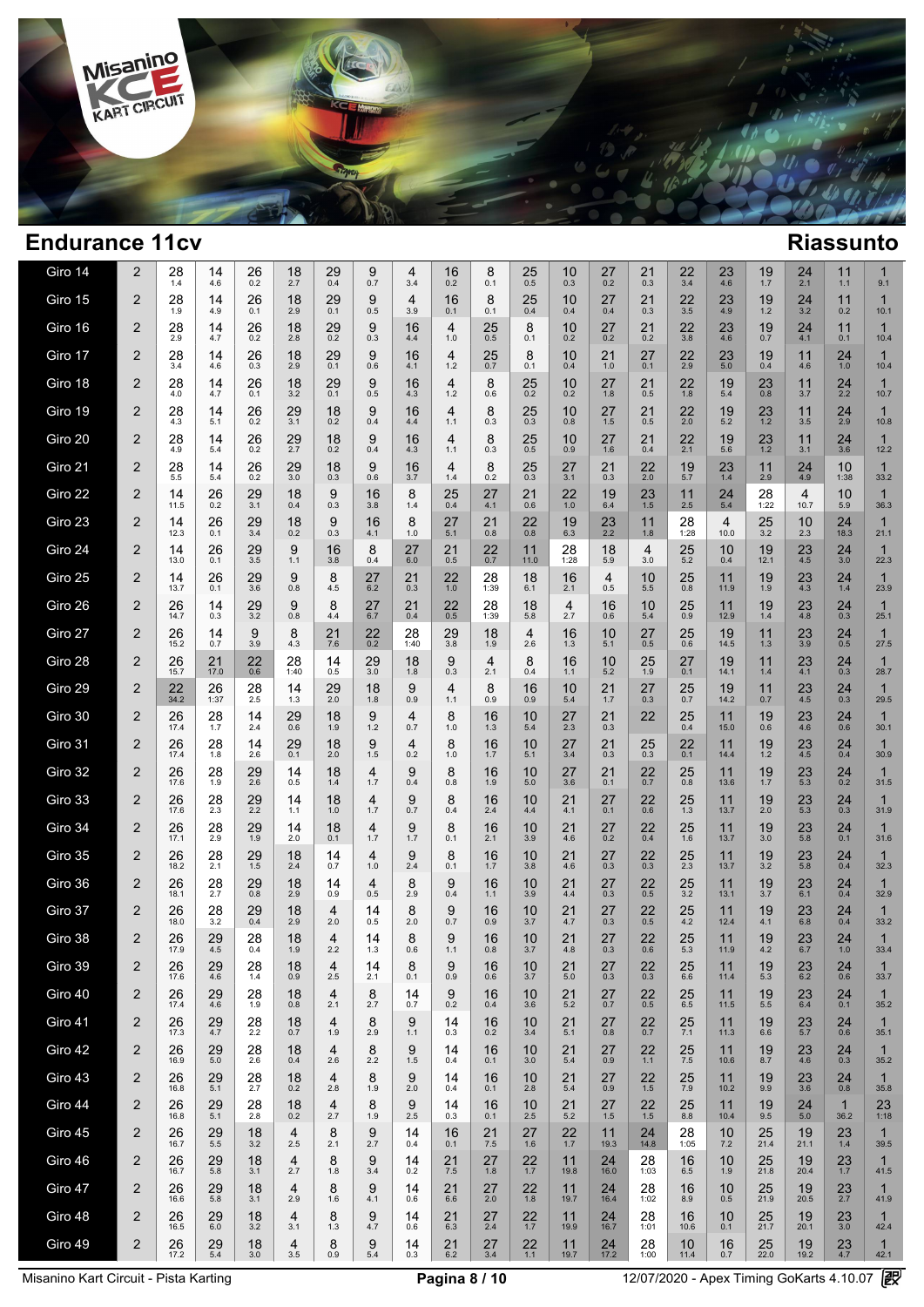

| Giro 50 | 2              | 26<br>17.2             | 29<br>5.1              | 18<br>3.1     | 4<br>3.8              | 8<br>0.5              | 9<br>6.0              | 14<br>0.3       | 21<br>5.9             | 27<br>3.8           | 22<br>1.1        | 11<br>21.1      | 24<br>16.5          | 28<br>58.5          | 10<br>13.0        | 16<br>0.5            | 25<br>22.3    | 19<br>19.6     | 23<br>5.0            | 1<br>43.2            |  |
|---------|----------------|------------------------|------------------------|---------------|-----------------------|-----------------------|-----------------------|-----------------|-----------------------|---------------------|------------------|-----------------|---------------------|---------------------|-------------------|----------------------|---------------|----------------|----------------------|----------------------|--|
| Giro 51 | $\overline{2}$ | 26<br>17.0             | 29<br>5.2              | 18<br>3.1     | $\overline{4}$<br>3.9 | 8<br>0.3              | 14<br>7.3             | 21<br>5.4       | 27<br>3.7             | 22<br>1.2           | 11<br>21.7       | 28<br>1:13      | 9<br>11.2           | 10<br>2.8           | 16<br>1.5         | 25<br>21.8           | 19<br>19.6    | $^{24}_{2.3}$  | 23<br>3.4            | $\mathbf{1}$<br>42.5 |  |
| Giro 52 | 2              | 26<br>16.7             | 29<br>5.5              | 18<br>3.3     | 8<br>4.3              | 22<br>18.3            | 11<br>22.1            | 28<br>1:12      | $\overline{4}$<br>2.2 | 14<br>10.2          | 9<br>0.8         | 10<br>1.5       | 16<br>3.2           | 21<br>4.0           | 27<br>4.7         | 25<br>12.2           | 19<br>19.2    | 24<br>2.9      | 23<br>3.4            | $\mathbf{1}$<br>42.2 |  |
| Giro 53 | 2              | 26<br>16.5             | 11<br>54.4             | 29<br>1:07    | 28<br>3.3             | 18<br>1.3             | $\overline{4}$<br>2.9 | 8<br>3.2        | 14<br>6.3             | 9<br>0.6            | 10<br>1.3        | 16<br>4.3       | 22<br>3.4           | 21<br>0.8           | 27<br>4.4         | 25<br>11.7           | 19<br>19.1    | 24<br>2.6      | 23<br>4.6            | $\mathbf{1}$<br>42.4 |  |
| Giro 54 | 26             | $\overline{2}$<br>1:39 | 29<br>23.4             | 28<br>2.4     | 18<br>2.5             | $\overline{4}$<br>3.2 | 8<br>3.0              | 14<br>6.3       | 9<br>0.4              | 10<br>1.5           | 16<br>4.4        | 22<br>3.4       | 21<br>0.4           | 27<br>4.8           | 25<br>11.6        | 11<br>9.3            | 19<br>9.6     | $^{24}_{2.6}$  | $23$<br>$12.9$       | $\mathbf{1}$<br>35.7 |  |
| Giro 55 | 26             | $\overline{2}$<br>1:39 | 29<br>23.0             | 28<br>1.8     | 18<br>3.3             | 4<br>3.5              | 8<br>2.5              | 14<br>6.7       | 9<br>0.5              | 10<br>1.0           | 16<br>5.6        | 22<br>2.1       | 21<br>$1.1$         | 27<br>5.4           | 25<br>12.0        | 11<br>10.1           | 19<br>8.0     | $^{24}_{2.2}$  | 23<br>14.2           | $\mathbf{1}$<br>35.1 |  |
| Giro 56 | 26             | $\overline{2}$<br>1:39 | 29<br>23.5             | 28<br>1.0     | 18<br>4.0             | 4<br>3.9              | 8<br>2.5              | 14<br>6.5       | 9<br>0.9              | 10<br>0.5           | 16<br>6.4        | 22<br>1.1       | 21<br>1.9           | 27<br>6.3           | 25<br>11.6        | 11<br>11.1           | 19<br>6.2     | 24<br>2.5      | 23<br>15.4           | $\mathbf{1}$<br>34.5 |  |
| Giro 57 | 26             | $\overline{2}$<br>1:39 | 29<br>23.8             | $^{28}_{0.5}$ | 18<br>4.3             | 4<br>4.2              | 8<br>2.4              | 14<br>6.7       | 9<br>0.9              | 10<br>0.2           | 16<br>7.2        | 22<br>0.1       | $^{21}_{2.4}$       | 27<br>6.8           | $25$<br>11.7      | 11<br>11.0           | 19<br>6.8     | $^{24}_{1.6}$  | 23<br>15.5           | $\mathbf{1}$<br>34.9 |  |
| Giro 58 | 26             | $\overline{2}$<br>1:40 | 29<br>23.8             | 28<br>0.1     | 18<br>5.1             | 4<br>4.4              | 8<br>1.9              | 14<br>6.9       | 9<br>1.0              | 10<br>0.5           | 16<br>7.1        | 22<br>0.0       | $21$ <sub>2.5</sub> | 27<br>7.2           | 25<br>11.9        | 11<br>11.3           | 19<br>6.5     | $24 \atop 1.3$ | 23<br>15.5           | 1<br>37.2            |  |
| Giro 59 | 2              | 28<br>24.1             | 29<br>$0.\overline{2}$ | 26<br>1.4     | 18<br>3.7             | 4<br>4.7              | 8<br>1.7              | 14<br>7.1       | 9<br>1.3              | 10<br>0.2           | 22<br>7.0        | 16<br>0.8       | $^{21}_{2.2}$       | 27<br>7.3           | $25$<br>12.2      | 11<br>10.8           | 19<br>6.3     | $^{24}_{1.5}$  | 23<br>15.5           | $\mathbf{1}$<br>37.7 |  |
| Giro 60 | 2              | 28<br>23.6             | 29<br>0.5              | 26<br>2.2     | 18<br>2.9             | 4<br>5.2              | 8<br>1.3              | 14<br>7.5       | 10<br>1.8             | 9<br>0.4            | 22<br>6.6        | 16<br>1.0       | 21<br>1.8           | 27<br>$7.4$         | 25<br>12.7        | 11<br>10.6           | 19<br>5.9     | 24<br>1.8      | 23<br>15.8           | $\mathbf{1}$<br>38.5 |  |
| Giro 61 | 2              | 28<br>23.4             | 29<br>0.8              | 26<br>2.9     | 18<br>2.7             | 4<br>5.8              | 8<br>0.7              | 14<br>7.7       | 10<br>1.7             | 9<br>0.6            | 22<br>5.9        | 16<br>1.7       | 21<br>1.9           | 27<br>$7.4$         | 25<br>12.9        | 11<br>10.4           | 19<br>5.3     | $^{24}_{2.1}$  | 23<br>16.5           | $\mathbf{1}$<br>38.4 |  |
| Giro 62 | 2              | 28<br>23.0             | 29<br>1.3              | 26<br>3.0     | 18<br>3.0             | $\overline{4}$<br>5.8 | 8<br>0.4              | 14<br>8.3       | 10<br>1.3             | 9<br>0.8            | 22<br>5.6        | 16<br>2.3       | 21<br>1.9           | 27<br>7.8           | 25<br>12.6        | 11<br>10.4           | 19<br>5.4     | $^{24}_{2.0}$  | 23<br>17.0           | $\mathbf{1}$<br>38.5 |  |
| Giro 63 | 2              | 28<br>22.8             | 29<br>1.2              | 26<br>3.3     | 18<br>3.3             | 4<br>5.8              | 8<br>0.2              | 14<br>8.6       | 10<br>0.8             | 9<br>2.2            | 22<br>4.1        | 16<br>2.9       | 21<br>2.0           | 27<br>7.7           | 25<br>13.0        | 11<br>10.3           | 19<br>5.3     | 24<br>1.5      | 23<br>17.7           | $\mathbf{1}$<br>38.5 |  |
| Giro 64 | 2              | 28<br>22.4             | 29<br>1.5              | 26<br>3.7     | 18<br>3.4             | 4<br>5.9              | 8<br>0.1              | 14<br>8.5       | 10<br>1.1             | 9<br>2.3            | 22<br>3.5        | 16<br>3.6       | 21<br>2.2           | 27<br>7.5           | 25<br>13.4        | 11<br>9.9            | 19<br>5.2     | 24<br>1.5      | 23<br>18.5           | $\mathbf{1}$<br>38.7 |  |
| Giro 65 | 2              | 28<br>22.4             | 29<br>1.4              | 26<br>4.3     | 18<br>3.2             | 8<br>6.0              | 4<br>0.4              | 14<br>8.3       | 10<br>1.5             | $\frac{9}{2.5}$     | $\frac{22}{2.8}$ | 16<br>4.1       | 21<br>2.0           | 27<br>7.8           | 25<br>13.8        | 11<br>13.5           | 19<br>0.8     | $^{24}_{1.5}$  | $23$<br>18.8         | $\mathbf{1}$<br>39.7 |  |
| Giro 66 | 2              | 28<br>22.2             | 29<br>1.9              | 26<br>4.2     | 18<br>3.1             | 8<br>6.2              | 4<br>0.4              | 14<br>8.5       | 10<br>1.6             | 9<br>2.5            | 22<br>2.1        | 16<br>4.9       | 21<br>1.7           | 27<br>8.6           | 25<br>14.4        | 19<br>13.2           | 24<br>2.0     | 11<br>1.7      | 23<br>17.1           | $\mathbf{1}$<br>40.0 |  |
| Giro 67 | 2              | 28<br>22.2             | 29<br>2.0              | 26<br>4.6     | 18<br>3.0             | 8<br>6.7              | 4<br>0.4              | 14<br>8.3       | 10<br>2.0             | 9<br>2.8            | 22<br>1.1        | 16<br>5.4       | 21<br>1.6           | 27<br>8.7           | 25<br>17.4        | 19<br>10.2           | 24<br>2.3     | 11<br>2.0      | $\mathbf{1}$<br>57.7 | 23<br>1:14           |  |
| Giro 68 | $\overline{2}$ | 28<br>22.2             | $^{29}_{2.3}$          | 26<br>4.7     | 18<br>3.0             | 8<br>6.9              | 4<br>0.6              | $14 \n8.3$      | $\underset{5.3}{9}$   | $^{22}_{0.9}$       | $^{21}_{7.0}$    | 27<br>8.9       | $\frac{24}{30.9}$   | $\mathbf 1$<br>1:00 | 10<br>4.2         | 16<br>9.4            | 25<br>33.1    | 19<br>11.5     | $11$<br>4.3          | $23$<br>11.8         |  |
| Giro 69 | $\overline{2}$ | $28$<br>$22.2$         | $^{29}_{2.5}$          | 26<br>4.9     | 18<br>3.0             | 8<br>7.0              | 14<br>9.2             | 9<br>5.6        | $^{22}_{0.4}$         | $21$ <sub>7.5</sub> | $27_{8.8}$       | $24 \over 31.1$ | 4<br>54.0           | $\mathbf 1$<br>8.6  | 10<br>1.9         | 16<br>9.9            | 25<br>38.1    | 196.9          | $11$ <sub>7.9</sub>  | $^{23}_{7.8}$        |  |
| Giro 70 | $\overline{2}$ | 28<br>22.3             | 29<br>2.6              | 26<br>5.2     | 18<br>3.0             | 8<br>6.9              | 14<br>9.4             | 22<br>6.1       | 21<br>7.8             | 27<br>9.2           | 24<br>30.6       | 4<br>54.8       | 10<br>9.4           | 9<br>4.7            | 16<br>5.2         | 25<br>39.3           | 19<br>7.3     | 11<br>7.5      | 23<br>7.9            | $\mathbf{1}$<br>45.0 |  |
| Giro 71 | $\overline{2}$ | 28<br>22.0             | $^{29}_{2.9}$          | 26<br>5.4     | 18<br>3.1             | 8<br>6.8              | 14<br>9.7             | $^{22}_{\,5.9}$ | 21<br>8.9             | $27_{8.9}$          | $24 \over 30.2$  | 4<br>55.0       | 10<br>8.6           | 9<br>5.7            | 16<br>4.3         | 25<br>40.5           | 19<br>7.4     | 11<br>7.3      | $^{23}_{7.8}$        | $\mathbf{1}$<br>47.3 |  |
| Giro 72 | $\overline{2}$ | 28<br>21.8             | $^{29}_{3.4}$          | 26<br>5.7     | 14<br>20.1            | 22<br>$5.4\,$         | 24<br>48.9            | 18<br>46.7      | 8<br>5.5              | 4<br>2.8            | 10<br>7.8        | 9<br>6.4        | 16<br>4.0           | 21<br>3.0           | 27<br>9.0         | $25$ <sub>29.1</sub> | 19<br>$7.2\,$ | 11<br>7.8      | $^{23}_{7.6}$        | 1<br>48.2            |  |
| Giro 73 | $\overline{2}$ | $^{28}_{21.8}$         | $^{29}_{3.6}$          | 26<br>6.0     | 14<br>20.4            | 22<br>5.8             | 18<br>1:35            | 8<br>5.5        | 4<br>2.5              | 10<br>7.5           | 9<br>6.6         | 16<br>3.6       | 21<br>3.7           | 27<br>9.0           | $25$<br>$29.8$    | 24<br>0.9            | 19<br>6.4     | 11<br>7.7      | $^{23}_{7.3}$        | $\mathbf{1}$<br>48.3 |  |
| Giro 74 | 2              | 28<br>21.7             | 29<br>4.0              | 26<br>6.2     | 14<br>20.7            | 22<br>$5.5$           | 18<br>1:35            | 8<br>5.7        | $\overline{4}$<br>3.0 | 10<br>7.0           | 9<br>7.2         | 16<br>3.5       | 21<br>3.2           | 27<br>9.2           | 25<br>31.0        | 24<br>$1.1$          | 19<br>5.7     | 11<br>7.5      | 23<br>7.7            | $\mathbf 1$<br>48.3  |  |
| Giro 75 | 2              | 28<br>21.7             | $^{29}_{4.5}$          | 14<br>27.1    | $22$<br>$5.4$         | 26<br>1:29            | 18<br>6.6             | 8<br>5.5        | 4<br>3.4              | 10<br>7.1           | 9<br>7.5         | 16<br>2.7       | $^{21}_{3.2}$       | $^{27}_{9.3}$       | $\frac{25}{31.7}$ | $^{24}_{0.8}$        | 19<br>5.9     | 11<br>8.4      | 23<br>6.8            | 48.5                 |  |
| Giro 76 | 2              | 29<br>26.3             | 28<br>1:51             | 26<br>12.4    | 18<br>5.1             | 8<br>5.4              | 4<br>4.0              | 14<br>6.6       | 10<br>0.4             | 22<br>4.1           | 9<br>3.4         | 16<br>1.9       | 21<br>3.7           | 27<br>9.5           | 25<br>32.8        | 24<br>0.3            | 19<br>5.6     | 11<br>8.1      | $^{23}_{7.1}$        | 1<br>49.5            |  |
| Giro 77 | 2              | 28<br>2:18             | 29<br>3.8              | 26<br>8.7     | 18<br>4.4             | 8<br>5.1              | 4<br>4.4              | 10<br>7.1       | 14<br>0.6             | 22<br>3.6           | 9<br>3.5         | 16<br>1.3       | 21<br>3.5           | 27<br>9.9           | 25<br>33.7        | 24<br>0.2            | 19<br>5.9     | 11<br>8.4      | 23<br>6.6            | 1<br>49.7            |  |
| Giro 78 | $\overline{2}$ | $28$<br>$2:19$         | 29<br>4.3              | 26<br>8.6     | 18<br>4.0             | 8<br>5.2              | 4<br>4.6              | 10<br>7.0       | 14<br>0.6             | 22<br>3.0           | 9<br>4.2         | 16<br>1.0       | 21<br>3.8           | 27<br>9.8           | 24<br>35.0        | 25<br>0.7            | 19<br>4.7     | 11<br>8.3      | 23<br>7.4            | 1<br>49.7            |  |
| Giro 79 | 2              | 28<br>24.2             | 29<br>4.3              | 26<br>9.0     | 18<br>3.6             | 8<br>5.2              | 4<br>5.0              | 10<br>7.0       | 14<br>0.5             | 22<br>2.8           | 9<br>4.5         | 16<br>0.8       | 21<br>4.0           | 27<br>9.8           | 24<br>35.3        | 25<br>1.8            | 19<br>3.4     | 11<br>8.5      | 23<br>8.3            | 1<br>49.4            |  |
| Giro 80 | $\overline{2}$ | 28<br>24.0             | 29<br>4.7              | 26<br>9.3     | 18<br>3.1             | 8<br>5.3              | 4<br>5.3              | 14<br>7.4       | 10<br>0.4             | 22<br>$1.8$         | 9<br>5.5         | 16<br>0.1       | 21<br>4.5           | 27<br>9.5           | 24<br>35.6        | 25<br>4.3            | 19<br>$1.2$   | 11<br>8.4      | 23<br>8.4            | 1<br>49.2            |  |
| Giro 81 | 2              | 28<br>24.0             | 29<br>5.0              | 26<br>9.7     | 18<br>2.6             | 8<br>5.3              | 4<br>5.7              | 14<br>7.3       | 10<br>0.6             | 22<br>1.1           | 16<br>5.8        | 9<br>0.5        | 21<br>4.2           | 27<br>9.4           | 24<br>35.9        | 25<br>6.3            | 19<br>0.1     | 11<br>$7.5$    | 23<br>9.0            | 1<br>49.3            |  |
| Giro 82 | 2              | 28<br>24.2             | 29<br>5.4              | 26<br>10.2    | 18<br>1.7             | 8<br>5.6              | 4<br>6.1              | 14<br>7.2       | 10<br>0.3             | $^{22}_{0.5}$       | 16<br>6.2        | 9<br>1.1        | 21<br>3.7           | 27<br>9.7           | $\frac{24}{36.9}$ | 19<br>6.1            | 25<br>2.4     | 11<br>5.6      | $^{23}_{8.6}$        | 1<br>49.6            |  |
| Giro 83 | 2              | 28<br>24.5             | 29<br>5.5              | 26<br>10.9    | 18<br>1.0             | 8<br>5.8              | 4<br>6.3              | 10<br>7.2       | 14<br>0.6             | 22<br>0.1           | 16<br>5.8        | 9<br>2.9        | 21<br>2.3           | 27<br>9.7           | 24<br>36.9        | 19<br>6.4            | 11<br>8.9     | 25<br>0.6      | $^{23}_{7.6}$        | 1<br>50.0            |  |
| Giro 84 | $\overline{2}$ | 28<br>25.7             | 29<br>4.8              | 26<br>11.3    | 18<br>0.6             | 8<br>5.9              | 4<br>6.7              | 10<br>7.0       | 22<br>0.5             | 14<br>0.6           | 16<br>5.0        | 9<br>3.3        | 21<br>1.9           | 27<br>9.9           | 24<br>37.0        | 19<br>7.2            | 11<br>8.8     | 23<br>8.7      | 25/16                | 1<br>48.3            |  |
| Giro 85 | $\overline{2}$ | 28<br>25.9             | 29<br>4.9              | 26<br>12.3    | 18<br>0.1             | 8<br>5.7              | 4<br>$7.0\,$          | 10<br>6.7       | 22<br>0.1             | 14<br>1.5           | 16<br>4.7        | 9<br>$3.8\,$    | 21<br>1.3           | 27<br>10.2          | 24<br>37.9        | 19<br>7.1            | 11<br>8.5     | 23<br>9.1      | $\mathbf{1}$<br>50.0 |                      |  |